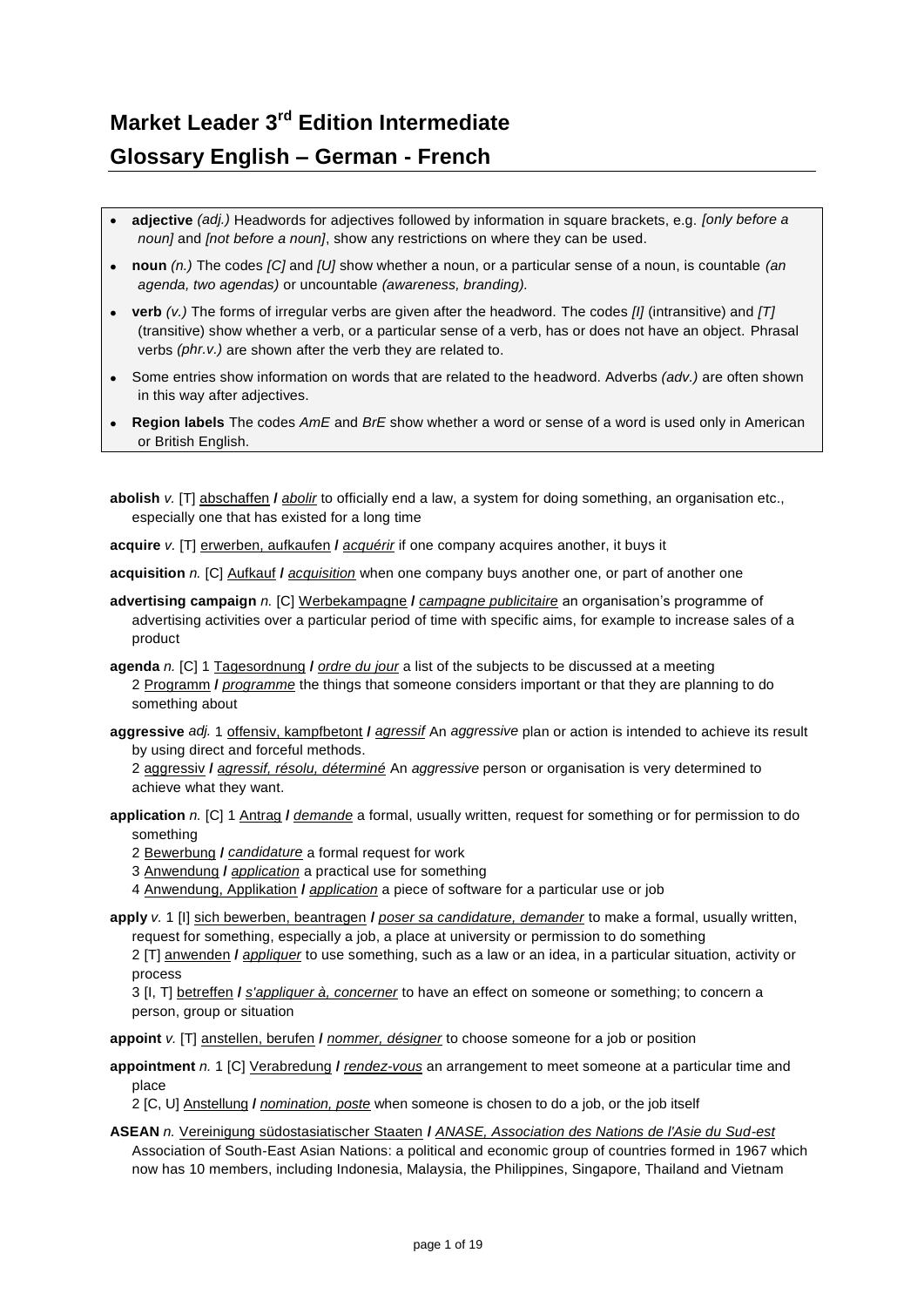- **asset** *n.* [C] Anlage, Anlagegut **/** *élément d'actif* something belonging to an individual or a business that has value or the power to earn money
- **assignment** *n.* 1 [C] Arbeit, Aufgabe **/** *tâche* a piece of work that someone is given 2 [U] Auftrag **/** *mission* when someone is given a particular job or task, or sent to work in a particular place or for a particular person
- **associate** *n.* [C] 1 Kollege, Mitarbeiter **/** *collègue, collaborateur* someone who you work with or do business with

2 Teilhaber, Gesellschafter **/** *associé* a member of an organisation who has some but not all the rights of a full member

**attend** *v.* [I, T] besuchen **/** *assister à* to go to an event, such as a meeting

**authority** *n.* (*plural* **authorities**) 1 [C] Behörde **/** *autorité* an official organisation which controls a particular activity and checks that the rules and laws relating to it are being obeyed

**local authority** [C] a government organisation in Britain that is responsible for providing public services, such as schools, the collection of rubbish, etc. in a particular area

2 **the authorities** [plural] Obrigkeit, öffentliche Hand **/** *pouvoirs publics* the organisations that are in charge of a particular country or area or a particular activity

3 [C] Amtsgewalt **/** *autorité, pouvoir* the power that a person or organisation has because of their official or legal position

**authorise** (*also* **authorize** *AmE*) *v.* [T] bevollmächtigen **/** *autoriser* to give official or legal permission for something

**authorised** (*also* **authorized** *AmE*) *adj.*

- **automotive** *adj.* [only before a noun] mit Eigenantrieb, selbstbewegend **/** *automoteur, automobile* relating to cars or the car industry
- **awareness** *n.* [U] Bewusstsein **/** *conscience* knowledge or understanding of a particular subject, situation or thing
- **award**<sup>1</sup> *n.* [C] 1 Preis **/** *attribution* an amount of money that is given to someone as a result of an official decision or judgement

2 Belohnung **/** *prix* something such as a prize or an amount of money given to a person or company to reward them for something they have done

**award**<sup>2</sup> *v.* [T] 1 Prämie **/** *décerner un prix* to officially decide that someone should have something, such as an amount of money

2 Auszeichnung **/** *prix* to officially give a prize or an amount of money to a person or company, to reward them for what they have done

**background** *n.* 1 [C] Hintergrund, Werdegang **/** *profil* someone's past, for example their education, qualifications, and the jobs they have had

2 [C, U] Vergangenheit **/** *antécédents des faits* the situation or past events that explain why something happens in the way that it does [+ *to*]

**bankrupt** *adj.* Bankrott **/** *banqueroute* not having enough money to pay your debts

- **bankruptcy** *n.* (*plural* **bankruptcies**) [C, U] Bankrott, Konkurs **/** *faillite* when someone is judged to be unable to pay their debts by a court of law, and their assets are shared among the people and businesses that they owe money to
- **banner ad** *n.* [C] Banneranzeige **/** *publicité par bannière* an advertisement that appears across the top of a page on the Internet **banner advertising** *n.* [U]
- **barrier to trade** *n.* (*plural* **barriers to trade**) [C] Handelsbarriere **/** *restrictions commerciales* something that makes trade between two countries more difficult or expensive, for example a tax on imports (= **trade barrier**)
- **bid** *n.* [C] Angebot, Gebot **/** *soumission, offre* an offer to buy something, for example a company in a takeover; the price offered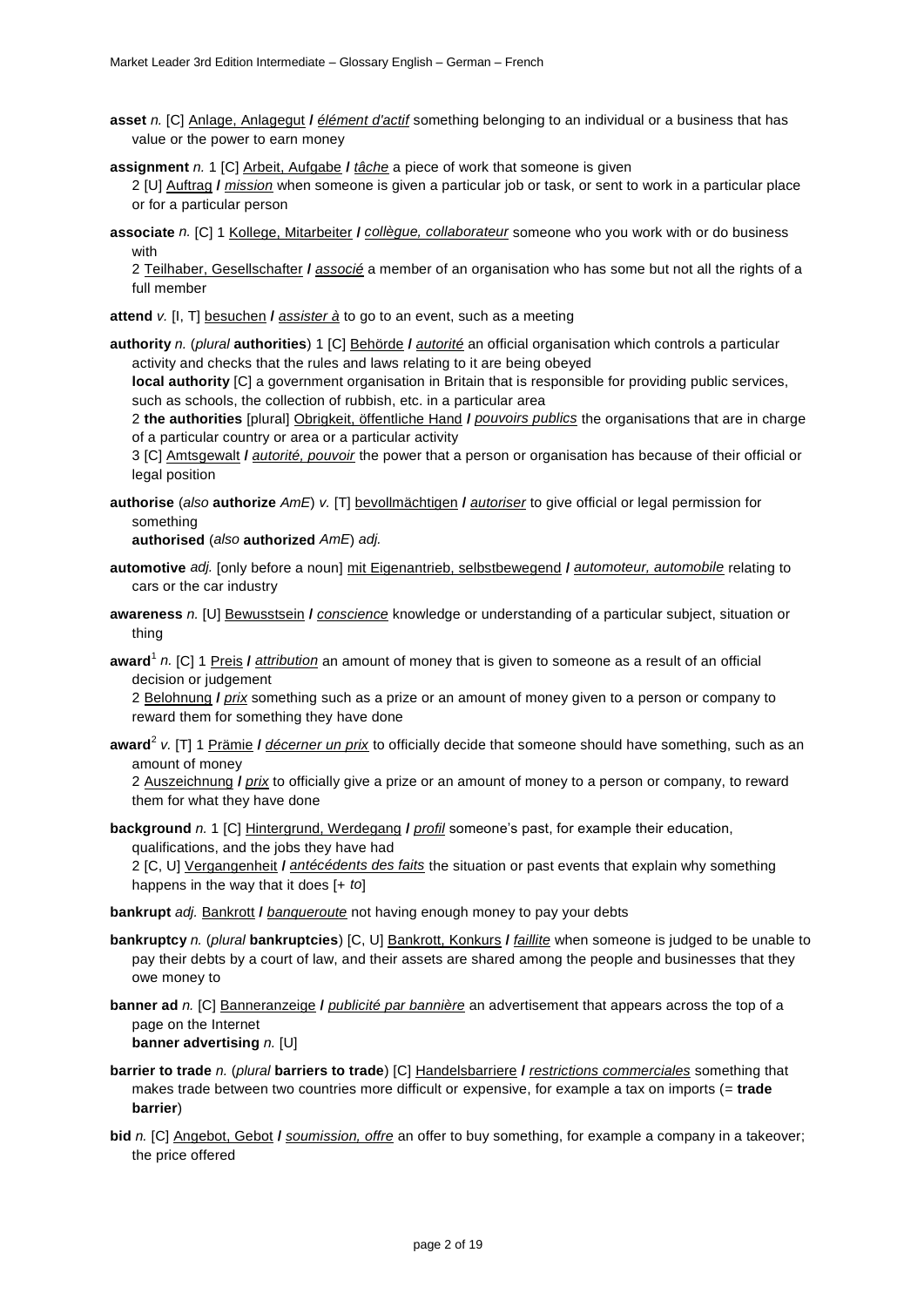**bill**<sup>1</sup> n. [C] 1 Rechnung *l facture* a list showing how much you have to pay for services or goods received (= **invoice**)

2 *BrE* Rechnung **/** *addition* a list showing how much you have to pay for food you have eaten in a restaurant (= **check** *AmE*)

- **bill**<sup>2</sup> *v.* [T] Abrechnung, Rechnung **/** *facture* to send a bill to someone saying how much they owe (= **invoice**)
- **billboard** *n.* [C] Anschlagbrett **/** *panneau d'affichage* a large sign used for advertising (= **hoarding** *BrE*)
- **board** *n.* [C] (*also* **board of directors**) Vorstand, Direktorium **/** *comité de direction, directoire* the group of people who have been elected to manage a company by those holding shares in the company
- **boardroom** *n.* [C] Sitzungssaal **/** *salle du comité de direction* the place in a company where its board of directors meets
- **bonus** *n.* [C] Bonus, Prämie **/** *bonus, dividende supplémentaire* an extra amount of money added to an employee's wages, usually as a reward for doing difficult work or for doing their work well
- **booking** *n.* [C] Buchung, Reservierung **/** *réservation* an arrangement in which a place on a plane, in a hotel, restaurant, etc. is kept for a customer who will arrive later (= **reservation**)
- **boost** *v.* [T] ankurbeln **/** *relancer* to increase something such as production, sales or prices
- **bottom line** *n.* [C] *informal* 1 Endgewinn, Endverlust **/** *résultat financier net* the figure showing a company's total profit or loss

2 Endresultat **/** *résultat final* the end result of something or the most important point about something

- **branch** *n.* [C] Zweigstelle, Filiale **/** *succursale, filiale* an individual bank, shop, office, etc. that is part of a large organisation
- **branch manager** *n.* [C] Filialleiter **/** *gérant de filiale* someone in charge of a particular branch of a bank, shop in a chain of shops, etc.
- **branch office** *n.* [C] Außenstelle **/** *antenne* a local office of a company, usually in a different town or city to the company's main office
- **brand** *n.* [C] Marke, Firmenzeichen **/** *marque* a name given to a product by a company so that the product can easily be recognised by its name or its design
- **brand image** *n.* Markenprofil **/** *image de la marque* the collection of ideas and beliefs that people have about a brand
- **branded** *adj.* Marken- **/** *de marque Branded* goods or products have brand names and so can easily be recognised by their name or design.
- **bribery** *n.* [C] Bestechung **/** *corruption* dishonestly giving money to someone to persuade them to do something to help you
- **budget** *n.* [C] Budget **/** *budget* a detailed plan made by an organisation or a government of how much it will receive as income over a particular period of time, and how much it will spend, what it will spend the money on, etc.

**advertising budget** an organisation's spending plan for advertising during a particular period of time

- **bureaucratic** *adj.* bürokratisch **/** *bureaucratique* involving or having a lot of complicated and unnecessary official rules
- **buzzword** *n.* [C] Modewort **/** *mode à la mode* a word or phrase from one special area of knowledge that people suddenly think is important and use a lot
- **cancel** *v.* (**cancelled, cancelling** *BrE*; **canceled, canceling** *AmE*) [T] absagen **/** *annuler* to arrange that a planned activity or event will not now happen
- **cancellation** *n.* [C, U] Absage, Annullierung **/** *annulation* a decision or statement that a planned activity will not happen or that an agreement will be ended
- **carrier** *n.* [C] Fuhrunternehmer **/** *transporteur* a person or company whose job is to transport goods from one place to another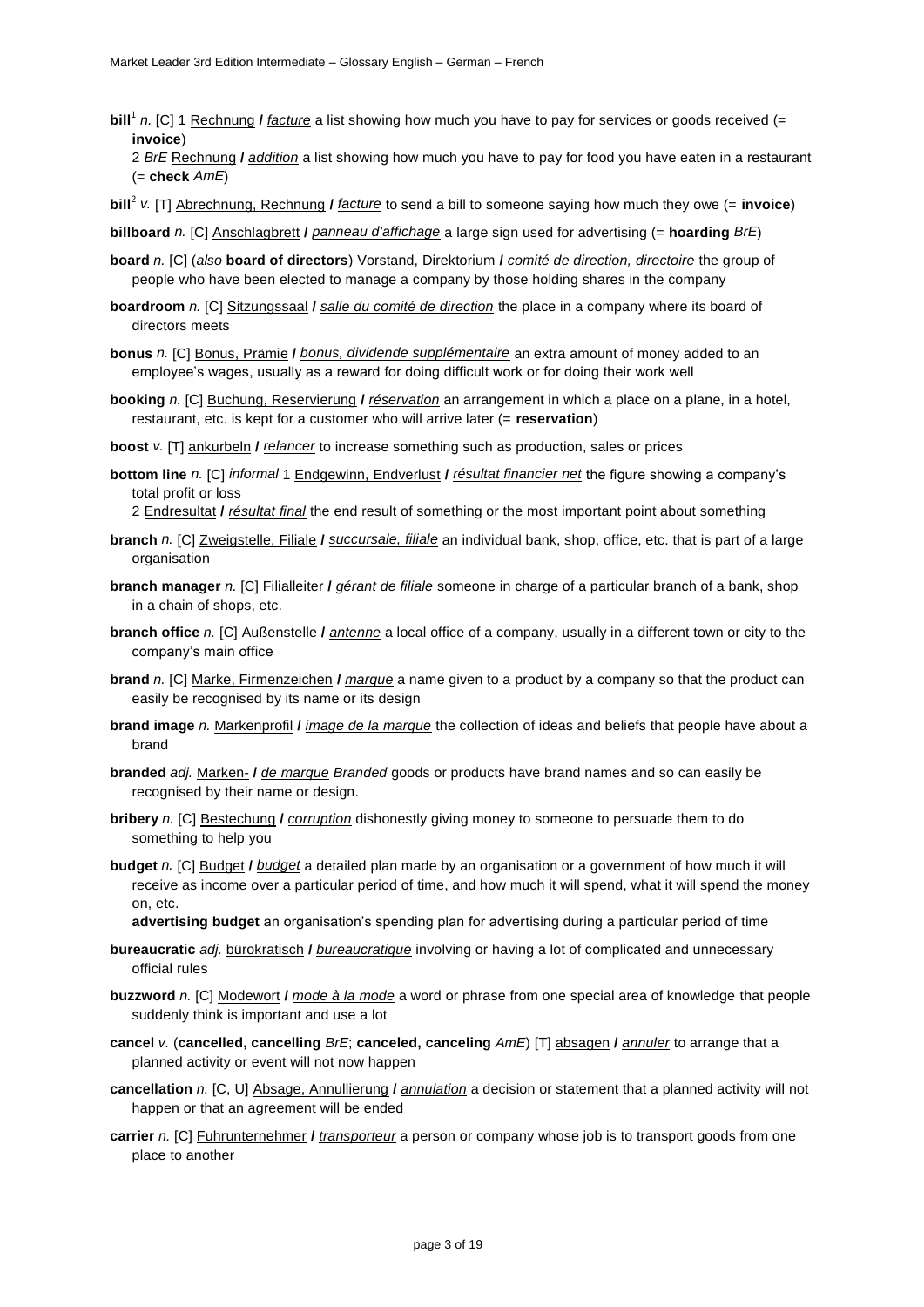**cashflow** (*also* **cash flow**) *n.* 1 [U] Cashflow **/** *flux de trésorerie* the amounts of money coming into and going out of a company, and the timing of these 2 [C, U] Cashflow **/** *flux de trésorerie* profit for a particular period, defined in different ways by different

```
businesses
```
- **charity** *n.* (*plural* **charities**) [C] Wohltätigkeitsorganisation **/** *organisation caritative* an organisation that collects money to help people, for example those who are sick or poor, or to help certain types of activity, such as artistic activity (= **not-for-profit organization; non-profit organization** *AmE*)
- **chart** *n.* [C] Grafik **/** *graphique, diagramme, tableau* a mathematical drawing or list, showing information arranged in a way that is clear and easy to understand
- **check** *v.* [T] überprüfen **/** *vérifier* to find out whether something is correct, true or safe
- **check** in *phr.v.* [I, T] einchecken **/** *s'enregistrer* to go to the desk at a hotel or airport and say that you have arrived
- **Chief Executive Officer (CEO)** *n.* Geschäftsführer **/** *président-directeur général (PDG)* the manager with the most authority in the normal, everyday management of a company. The job of Chief Executive Officer is sometimes combined with other jobs, such as that of president.
- **claim**<sup>1</sup> *n.* [C] Forderung **/** *revendication* a request or demand for money, or the amount of money asked for **expenses claim** money that an employee spends on things such as food and travel while they are doing their job, which their employer then pays back to them
- **claim**<sup>2</sup> *v.* [T] behaupten **/** *affirmer* to state that something is true, even though it has not been proved
- **commission** *n.* 1 [C, U] Vergütung, Provision **/** *commission* an amount of money paid to someone according to the value of goods, shares, bonds, etc. they have sold
	- 2 [C] Komitee **/** *commission* an official organisation that ensures that the law is obeyed in a particular activity

3 [C] Ausschuss **/** *commission* a temporary official organisation looking at problems in a particular area and suggesting changes

**commitment** *n.* 1 [C, U] Verpflichtung **/** *engagement* a promise to do something or to behave in a particular way

2 [U] Hingabe **/** *dévouement*, *ardeur* the hard work and loyalty that someone gives to an organisation or activity

- **commodity** *n.* (*plural* **commodities**) [C] Rohstoff **/** *matière première* a product that can be sold to make a profit, especially one in its basic form before it has been used or changed in an industrial process. Examples of commodities are farm products and metals.
- **compensation** *n.* [U] 1 Entschädigung **/** *indemnité compensatoire, dédomagement* an amount paid to someone because they have been hurt or harmed

2 Abfindung **/** *indemnité* the total amount of money and other advantages that someone receives as an employee

- **concept** *n.* [C] 1 Konzept, Idee **/** *concept, idée* an idea for a product 2 Plan **/** *plan* a rule or idea saying how something should be done
- **conflict** *n.* [C, U] 1 Streit **/** *litige, désaccord, conflit* a state of disagreement between people, groups, countries, etc.

2 Konflikt, Widerstreit **/** *conflit, divergence, désaccord* a situation in which you have to choose between two or more different needs

- **consignment** *n.* [C] Lieferung **/** *livraison, envoi* a quantity of goods delivered at the s*ame* time
- **contract** *n.* [C] Vertrag **/** *contrat* a formal, written agreement between two or more people or groups which says what each must do for the other, or must not do
- **convene** *v.* [I, T] sich versammeln, etw. einberufen **/** *se rassembler, convoquer une assemblée* If a group of people *convenes*, or if someone *convenes* them, they come together for a formal meeting.
- **corporate** *adj.* [only before a noun] unternehmensweit **/** *corporatif* relating to a company, usually a large one, or business in general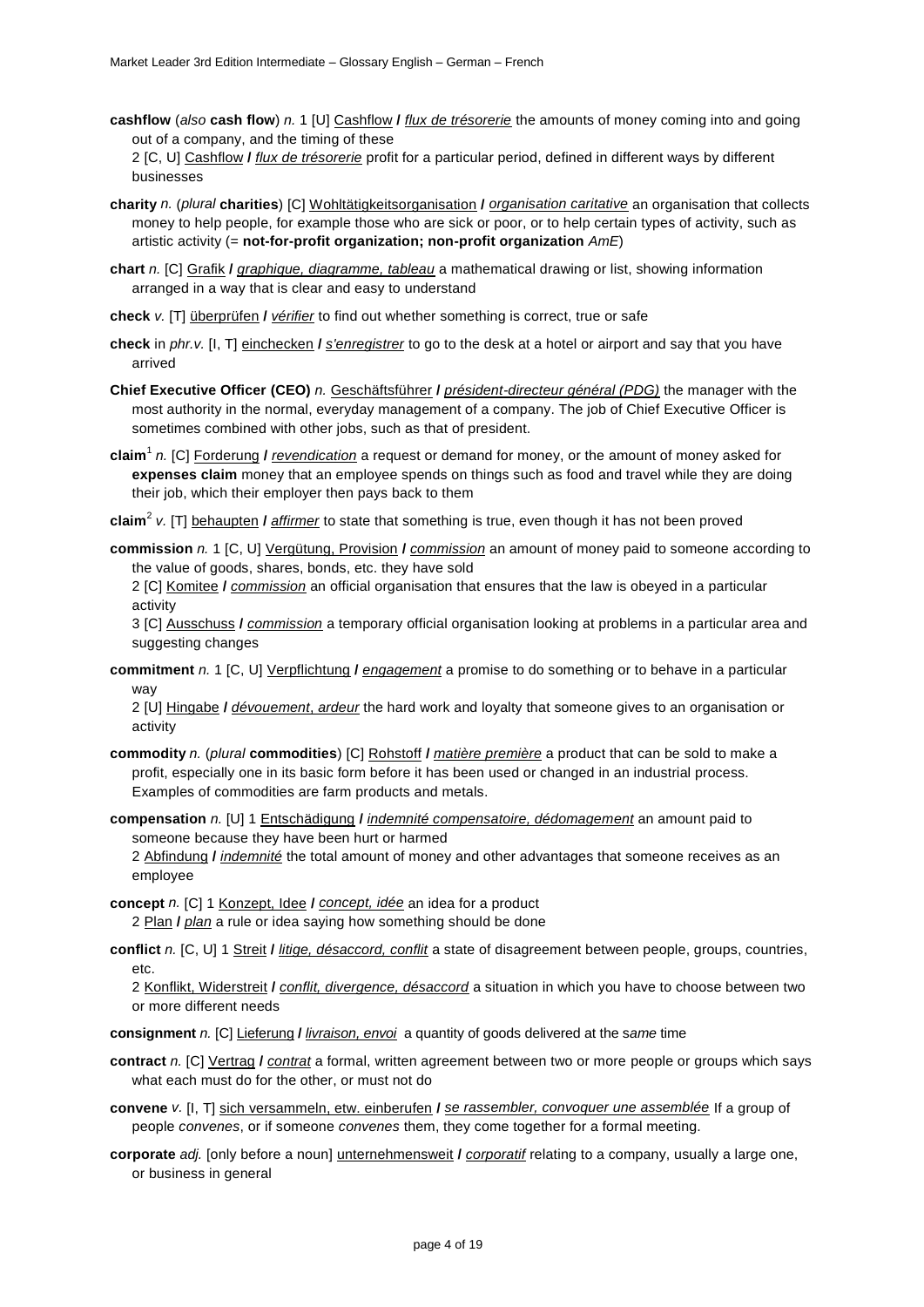- **corruption** *n.* [U] 1 Korruption **/** *corruption* the crime of giving or receiving money, gifts, a better job, etc. in exchange for doing something dishonest or illegal
	- 2 Bestechung **/** *corruption* when someone who has power or authority uses it in a dishonest or illegal way to get money or an advantage
- **counter** *n.* [C] Schalter **/** *guichet, comptoir* the place where you are served in a shop, bank, etc.
- **counterfeit** *adj.* gefälscht **/** *contrefait, falsifié* made to look exactly like something else, in order to deceive people
- **coverage** *n.* [U] Reportage **/** *couverture, reportage* when a subject or event is reported on television or radio, or in newspapers

**credit** *n.* [U] Kredit **/** *crédit* an arrangement with a shop, supplier, etc. to buy something now and pay for it later **trade credit** [U] Handelskredit **/** *crédit commercial* when a supplier allows a business customer to pay for goods or services after they are delivered, usually 30, 60 or 90 days later

- **credit crunch** *n.* [singular] Kreditknappheit **/** *pénurie de crédits* when borrowing money becomes difficult because banks are forced to reduce the amount they lend
- **crew** *n.* [C] Besatzung **/** *équipage* all the people working on a ship or plane
- **culture** *n.* [C, U] 1 Kultur **/** *culture* the ideas, beliefs and customs that are shared and accepted by people in a society

2 Kulturkreis **/** *milieu culturel* the attitudes or beliefs that are shared by a particular group of people or in a particular organisation

- **currency** *n.* (*plural* **currencies**) [C, U] Währung **/** *monnaie* the system or type of money used in a particular country
- **customise** (*also* **customize** *AmE*) *v.* [T, usually passive] an Kundenwünsche anpassen **/** *personnaliser* If something is *customised* for a customer, it is designed, built, etc. specially for that customer, making it different to other things of the same kind.
- **customs** *n.* [U] 1 Zollbehörde **/** *douane* the government department responsible for collecting the tax on goods that have been brought into the country and making sure that illegal goods are not imported or exported 2 Zollabfertigung **/** *poste de dédouanement* the place at an airport or port through which people and goods arriving in a country must pass and where any tax owed must be paid
- **damage**<sup>1</sup> *n.* [U] 1 Beeinträchtigung **/** *perturbation* a bad effect on something that makes it weaker or less successful
	- 2 Beschädigung **/** *dommage, dégât* physical harm caused to something
- **damage**<sup>2</sup> *v.* [T] 1 beschädigen **/** *endommager* to cause physical harm to something 2 beeinträchtigen **/** *perturber* to have a bad effect on something in a way that makes it weaker or less successful
- **debt** *n.* 1 [C] Schulden **/** *dette* money that one person, organisation, country, etc. owes to another
	- 2 [U] Verschuldung **/** *endettement* the state of owing money
	- 3 [U] Fremdkapital **/** *capital étranger* capital borrowed by a business or government organisation on which it pays interest
- **decline**<sup>1</sup> *v.* [I] 1 zurückgehen **/** *décliner* If an industry or country *declines*, it becomes less profitable, productive, wealthy, etc.
	- 2 abnehmen **/** *baisser* If sales, profits, production, etc. *decline*, they become less.
- **decline**<sup>2</sup> *n.* [C, U] 1 Rückgang **/** *baisse* when sales, profits, production, etc. become less 2 Niedergang **/** *déclin* when an industry or country becomes less profitable, productive, wealthy, etc.
- **deficit** *n.* [C] 1 Verlust **/** *perte* an amount of money that a business has lost in a particular period of time

2 Defizit **/** *déficit* an amount by which the money that a government spends is more than it receives in tax in a particular period

**trade deficit** Handelsdefizit **/** *déficit commercial* the amount by which the money going out of a country to pay for imports is more than the amount coming in from exports

**delivery** *n.* (*plural* **deliveries**) [C, U] Auslieferung **/** *distribution* the act or process of bringing goods, letters, etc. to a particular place or person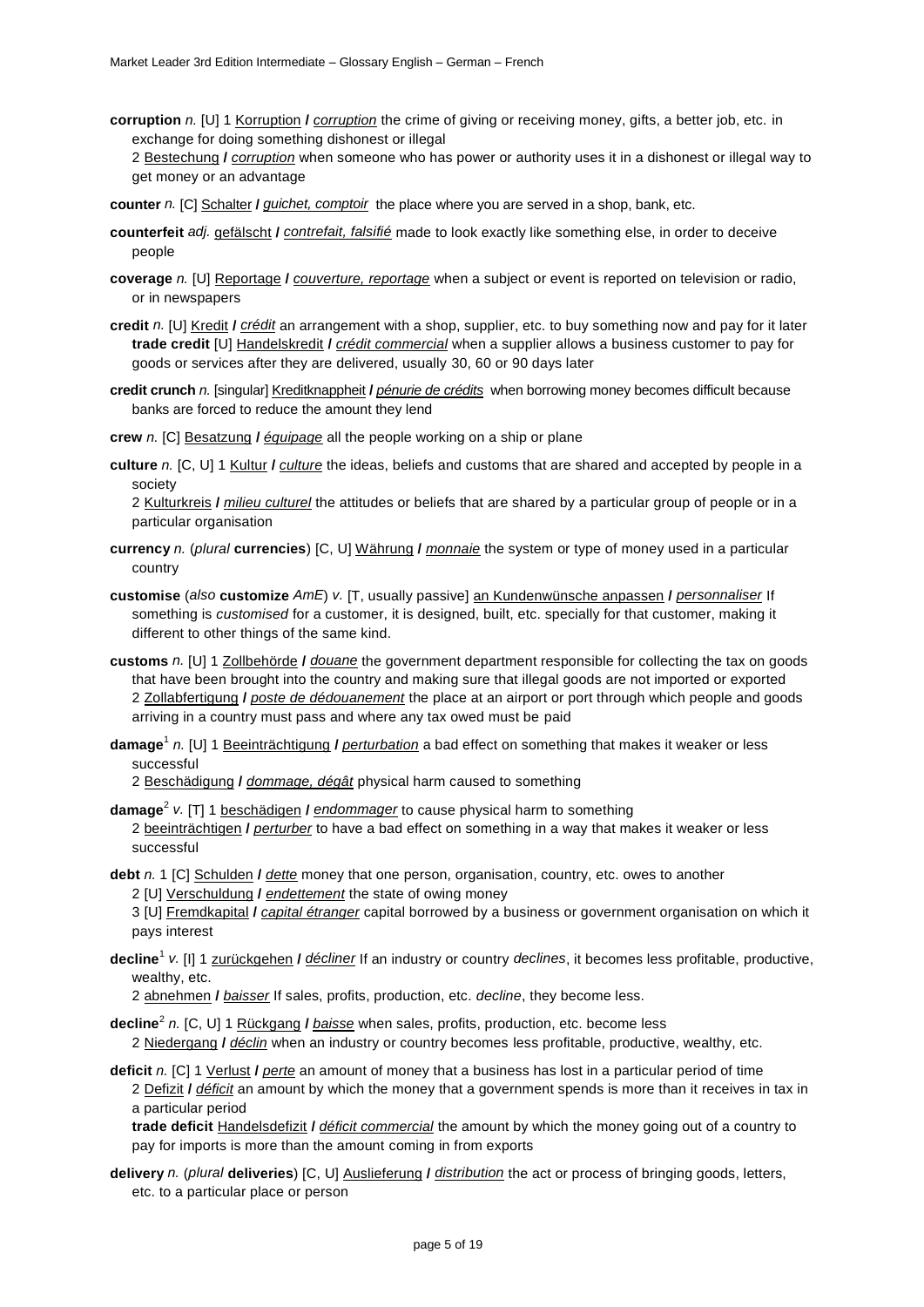**demand** *n.* [U] 1 Nachfrage **/** *demande* the amount of spending on goods and services by companies and people in a particular economy

2 Bedarf **/** *demande* the total amount of a type of goods or services that people or companies buy in a particular period of time

3 Verlangen **/** *besoin* the total amount of a type of goods or services that people or companies would buy if they were available

- **deposit** *n.* [C] Bankguthaben **/** *avoir bancaire* an amount of money paid into a bank account or held in a bank account, especially when it is earning interest
- **deregulate** *v.* [I, T] liberalisieren **/** *dérégulariser, libéraliser* to remove or reduce the number of government controls on a particular business activity, done to make companies work more effectively and to increase competition
- **deregulation** *n.* [U] Liberalisierung **/** *dérégularisation, libéralisation*
- **derivative** *n.* [C, usually plural] Derivat (abgeleitetes Finanzinstrument) **/** *(produit financier) dérivé* something such as an option

(= the right to buy or sell something at a particular price within a particular period) or a future (= a fixed price that you pay now for delivery of something in the future) based on underlying assets such as shares, bonds and currencies

- **despatch** (*also* **dispatch**) *v.* [T] abschicken **/** *envoyer* to send something or someone to a place
- **differentiate** *v.* [T] differenzieren **/** *différencier* When a company *differentiates* its products, it shows how they are different from each other and from competing products, for example in its advertising. This is done to show buyers the advantages of one product over another.
- **dispose of something** *phr.v.* [T] abschaffen **/** *supprimer, se débarrasser de* to get rid of something that is no longer needed or wanted
- **diversify** *v.* (*past tense and past participle* **diversified**) [I] das Sortiment/Angebot erweitern **/** *diversifier* If a company or economy *diversifies*, it increases the range of goods or services it produces. **diversification** *n.* [C, U] Sortiments-, Angebotserweiterung **/** *diversification (de la gamme)*
- **dividend** *n.* [C] Gewinnanteil/Dividende **/** *dividende* a part of the profits of a company for a particular period of time that is paid to shareholders for each share that they own
- **downmarket** *adv.* 1 **go/move downmarket** auf den Massenmarkt (gehen) **/** *passer au marché de masse* to start buying or selling cheaper goods or services (= **downscale** *AmE*)

2 **take something downmarket** massentauglich (machen) **/** *adapter au marché grand public* to change a product or a service, or people's ideas about it, so that it is cheaper or seems cheaper and more popular (= **downscale** *AmE*)

- **downturn** *n.* [C, U] Rezession **/** *récession* the part of the economic cycle when prices or the value of stocks, shares, etc. fall
- **dump** *v.* [T] unterbieten **/** *brader* to sell products cheaply in an export market, perhaps in order to increase your share of the market there
- **dumping** *n.* [U] Preisunterbietung **/** *dumping, vente à perte*
- **durable** *adj.* Haltbar **/** *durable* If something is *durable*, it lasts a long time, even if it is used a lot. **durability** *n.* [U] Haltbarkeit **/** *durabilité*
- **earnings** *n.* [plural] 1 Gehalt, Lohn **/** *salaire, rémunération* the money that a person receives for the work they do in a particular period of time

2 Verdienst **/** *revenu* the total amount that people receive for the work they do in a particular industry or economy in a particular period of time

3 Einnahmen **/** *recettes* the profit that a company makes in a particular period of time, or the total profits that companies make in a particular industry or economy in a particular period of time

**emerging** *adj.* [only before a noun] Wachstums-(länder), Schwellen-(märkte) **/** *(nations, marchés, économies) émergeants Emerging* nations/countries/economies are countries, especially those in Asia, Africa and South America, that are just starting to have influence or power in trade, finance, etc.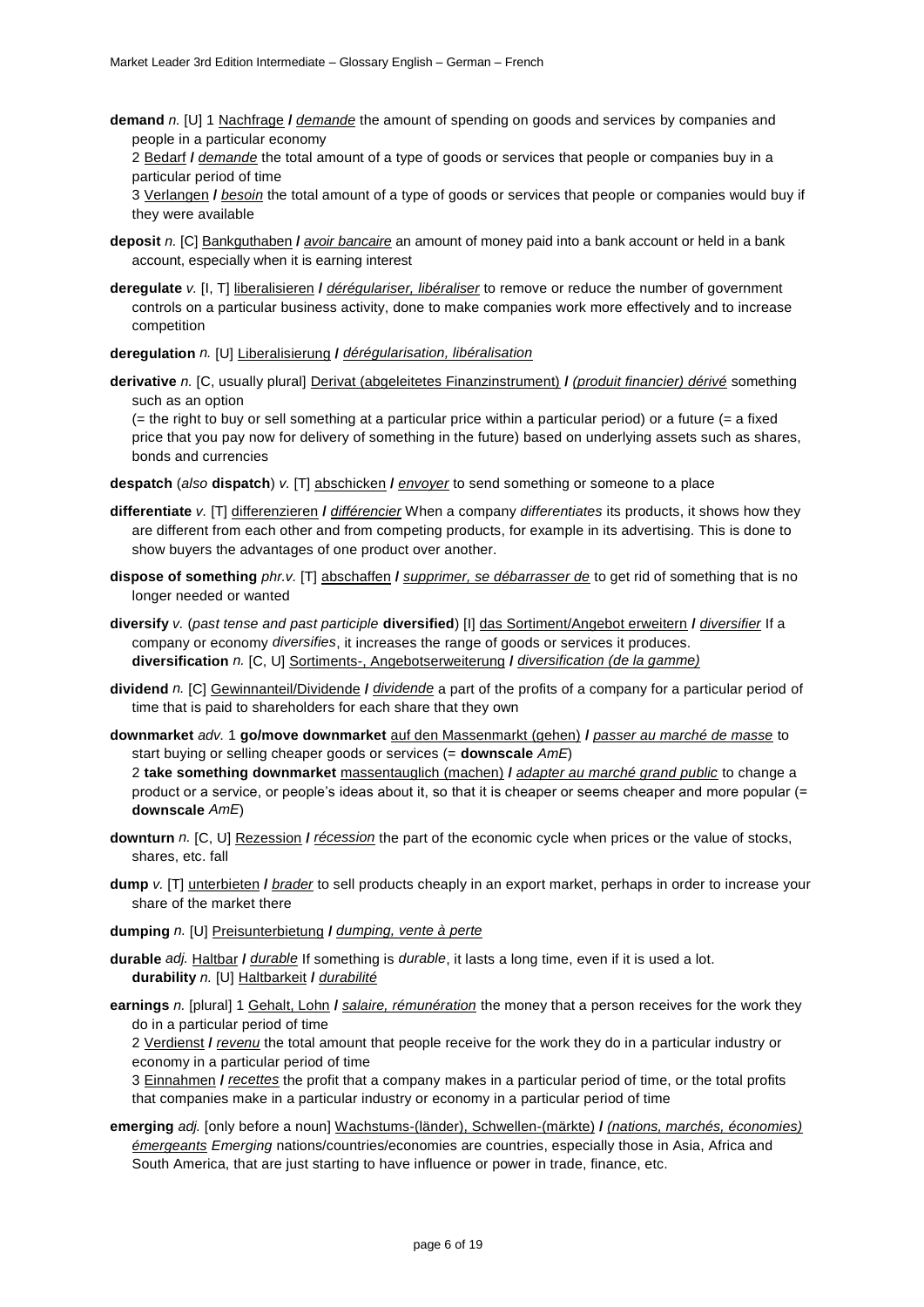- **endorse** *v.* [T] unterstützen **/** *soutenir* If a well-known person *endorses* a product, they say in an advertisement how good they think it is. People will buy the product because they like or trust the person. **endorsement** *n.* [C, U] Unterstützung **/** *soutien*
- **entrepreneur** *n.* [C] Unternehmer **/** *entrepreneur* someone who starts a company, arranges business deals and takes risks in order to make a profit
- **equity** *n.* 1 [U] Eigenkapital **/** *capital propre* the capital that a company has from shares rather than from loans 2 **equities** [plural] Aktienkapital **/** *capital-actions* trading in companies' shares on a stock market, rather than trading on other types of market
- **ethical** *adj.* 1 ethisch **/** *éthique* connected with principles of what is right and wrong 2 moralisch **/** *étique* morally good or correct **ethically** *adv.*

**etiquette** *n.* [U] Benimmregeln, Etikette **/** *règles de comportement* the formal rules for polite behaviour

- **exceed** *v.* [T] überschreiten, größer sein als **/** *dépasser, être supérieur à* to be more than a particular number or amount
- **exchange**<sup>1</sup> n. [C, U] <u>Tausch</u> / <u>échange</u> when you accept one thing in return for another<sup>1</sup> **information exchange** [U] Informationsaustausch **/** *échange d'informations* when information is passed between people or organisations, by means of computer equipment
- **exchange**<sup>2</sup> *v.* [T] tauschen **/** *échanger* to give someone something and receive something in return
- **expand** *v.* [I, T] 1 ausdehnen, ausweiten **/** *étendre, élargir* to become larger in size, amount or number, or to make something larger in size, amount or number 2 expandieren **/** *s'élargir* If an economy, industry or business activity *expands*, it gets bigger or more successful.
- **expansion** *n.* [U] 1 Ausdehnung **/** *expansion* when something increases or is increased in size, amount or number

2 Expansion **/** *expansion* when an economy becomes more successful, and there is increased economic activity, more jobs, etc.

**expense** *n.* 1 [C, U] Kosten **/** *coûts* an amount of money that a business or organisation has to spend on something

2 Spesen **/** *frais généraux* expenses [plural] money that an employee spends while doing their job on things such as travel and food, and which their employer then pays back to them

**expertise** *n.* [U] Fachkenntnis **/** *compétences* special skills or knowledge in an area of work or study

**facility** *n.* (*plural* **facilities**) 1 **facilities** [plural] Einrichtungen, Anlage **/** *installations matérielles* special buildings or equipment that have been provided for a particular use, such as sports activities, shopping or travelling

2 [C] Betriebsstätte **/** *établissement stable* a place or large building that is used to make or provide a particular product or service (= **plant**)

3 [C] Kreditrahmen **/** *ligne de crédit* an arrangement made by a bank for its customers which lets them use the services the bank offers. These services would include, for example, borrowing or investing money.

- **fake**<sup>1</sup> *adj.* gefälscht **/** *falsifié* made to look like something valuable or genuine (= **real**) in order to deceive people
- **fake**<sup>2</sup> *n.* [C] Fälschung **/** *falsification, contrefaçon* a copy of an original document, valuable object, etc. that is intended to deceive people into believing it is the real document, object, etc.
- **fake**<sup>3</sup> *v.* [T] fälschen **/** *contrefaire, falsifier* informal to make an exact copy of something, or invent figures or results, in order to deceive people
- **fall**<sup>1</sup> *v.* (*past tense* **fell**; *past participle* **fallen**) [I] fallen, sinken **/** *chuter, baisser, diminuer* to go down to a lower price, level, amount, etc.
- **fall**<sup>2</sup> *n.* [C] Absinken, Abnahme **/** *chute, baisse, diminution* a reduction in the amount, level, price, etc. of something
- **fare** *n.* [C] Fahrpreis **/** *tarif du voyage* the price paid to travel by plane, train, etc.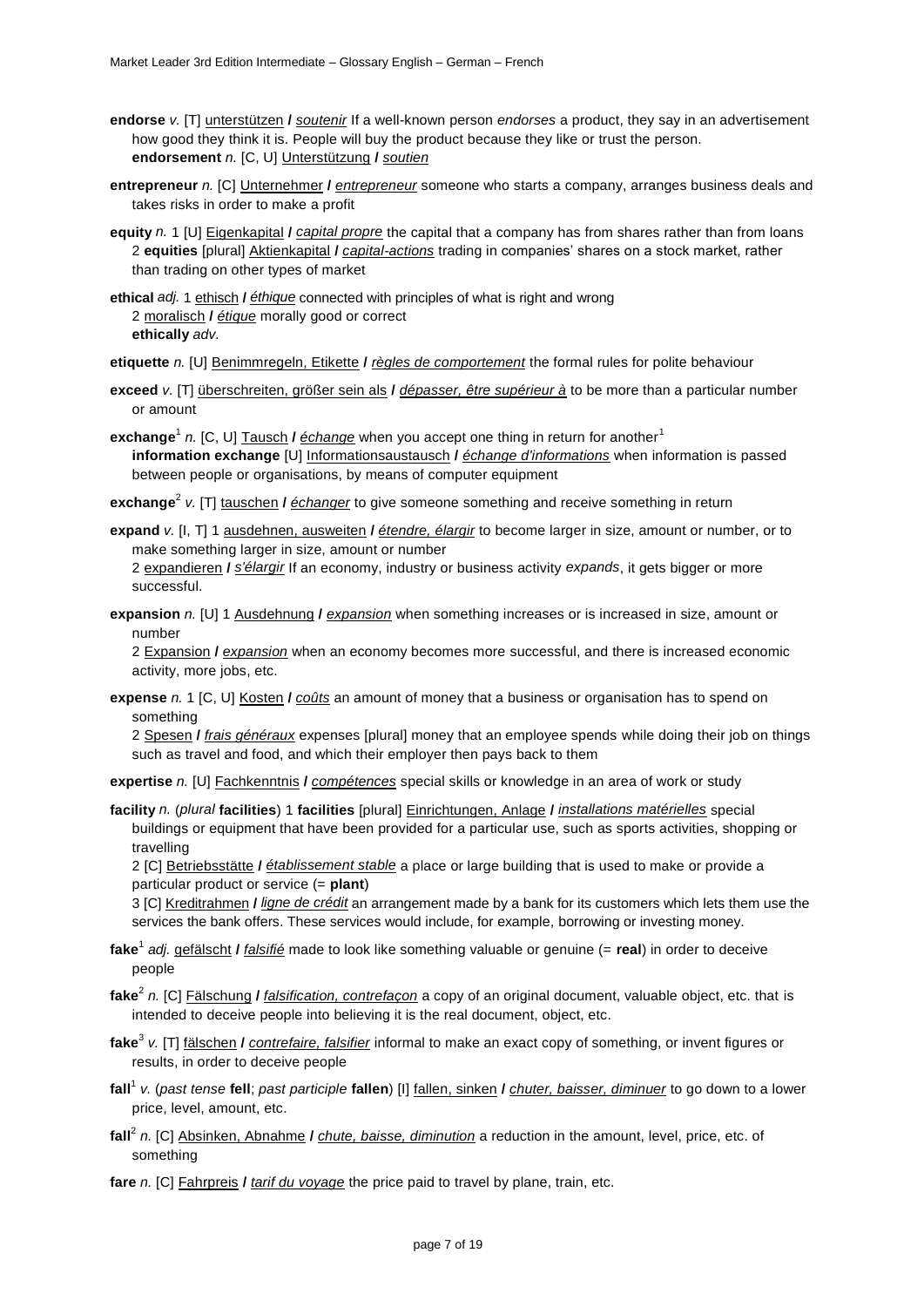- **faulty** *adj.* fehlerhaft **/** *défectueux* If a machine, system, etc. is *faulty*, there is something wrong with it that prevents it from working correctly.
- **flexible** *adj.* 1 anpassungsfähig **/** *souple* A person, plan, etc. that is *flexible* can change or be changed easily to suit any new situation.

2 flexibel **/** *souple* If arrangements for work are *flexible*, employers can ask workers to do different jobs, work part-time rather than full-time, give them contracts for short periods of time, etc. flexibility *n.* [U]

- **flyer** *n.* [C] Faltblatt, Flyer **/** *dépliant, prospectus* a small sheet of paper that is used to advertise something. *Flyers* are usually handed out in the street or delivered to people's houses (*see also* **frequent flyer**)
- **focus group** *n.* [C] Testgruppe **/** *groupe-cible* a group of consumers brought together by a company to help it do market research. The consumers are asked to discuss their feelings and opinions about products, advertisements, companies, etc.
- **forecast**<sup>1</sup> *n.* [C] Prognose, Vorhersage **/** *prévisions* a description of what is likely to happen in the future, based on the information that you have now
- **forecast**<sup>2</sup> *v.* (*past tense and past participle* **forecast** *or* **forecasted**) [T] vorhersagen **/** *prévoir* to make a statement saying what is likely to happen in the future, based on information that is available now
- **fraud** *n.* [C, U] Betrug **/** *fraude* a method of illegally getting money from a person or organisation, often using clever and complicated methods
- **frequent flyer** *n.* [C] Vielflieger **/** *grand voyageur* someone who flies with a particular airline a lot and is often offered special advantages, such as free flights or a better seat
- **futures** *n.* [plural] Terminhandel **/** *opérations commerciales à terme* buying and selling futures contracts (= a contract for a fixed amount of a commodity or security to be delivered at a fixed price on a fixed date in the future; futures are traded on financial markets)
- **generate** *v.* [T] 1 erzeugen **/** *générer* to produce energy or power 2 erwirtschaften **/** *stimuler* to do something that will produce or increase sales, income, profit, etc.
- **global** *adj.* 1 allgemein **/** *global* including and considering all the parts of a situation together, rather than the individual parts separately
	- 2 weltweit **/** *mondial* affecting or involving the whole world
	- 3 **go global** auf den Weltmarkt (gehen) **/** *s'étendre au marché mondial* If a company or industry *goes global*, it starts doing business all over the world.
	- **globally** *adv.*
- **grow** *v.* (*past tense* **grew**; *past participle* **grown**) 1 [T] wachsen **/** *croître* to increase in amount, size or degree 2 [T] vergrößern **/** *développer* If you *grow* a business activity, you make it bigger.
- **growth** *n.* [U] Wachstum **/** *croissance* an increase in size, amount or degree **economic growth** Wirtschaftswachstum **/** *croissance économique* an increase in the value of goods and services produced in a country or area
- **headquarters** *n.* [plural] Hauptsitz **/** *siège central* the head office or main building of an organisation
- **hedge fund** *n.* [C] Hedge-Fonds **/** *fonds spéculatif* a fund that makes investments that are unlikely to fall in value, as well as those that go up or down in value, to reduce the risk of losing a lot of money
- **hire** *v.* [T] 1 anheuern **/** *embaucher* to employ a person or an organisation for a short time to do a particular job for you
	- 2 anstellen **/** *engager* to agree to give someone a permanent job
	- 3 mieten **/** *louer BrE* to pay money to use something for a period of time (= **rent** *AmE*)
- **hoarding** *n.* [C] *BrE* Anschlagtafel **/** *panneau d'affichage* a large sign used for advertising (= **billboard** *AmE*)
- **host country** *n.* [C] Gastland **/** *pays d'accueil* a country where a company that is based in another country has business activities
- **human resources** (HR) *n.* [plural] Personalabteilung **/** *Direction des ressources humaines (DRH)* the department in an organisation that deals with employing, training and helping employees (= **personnel**)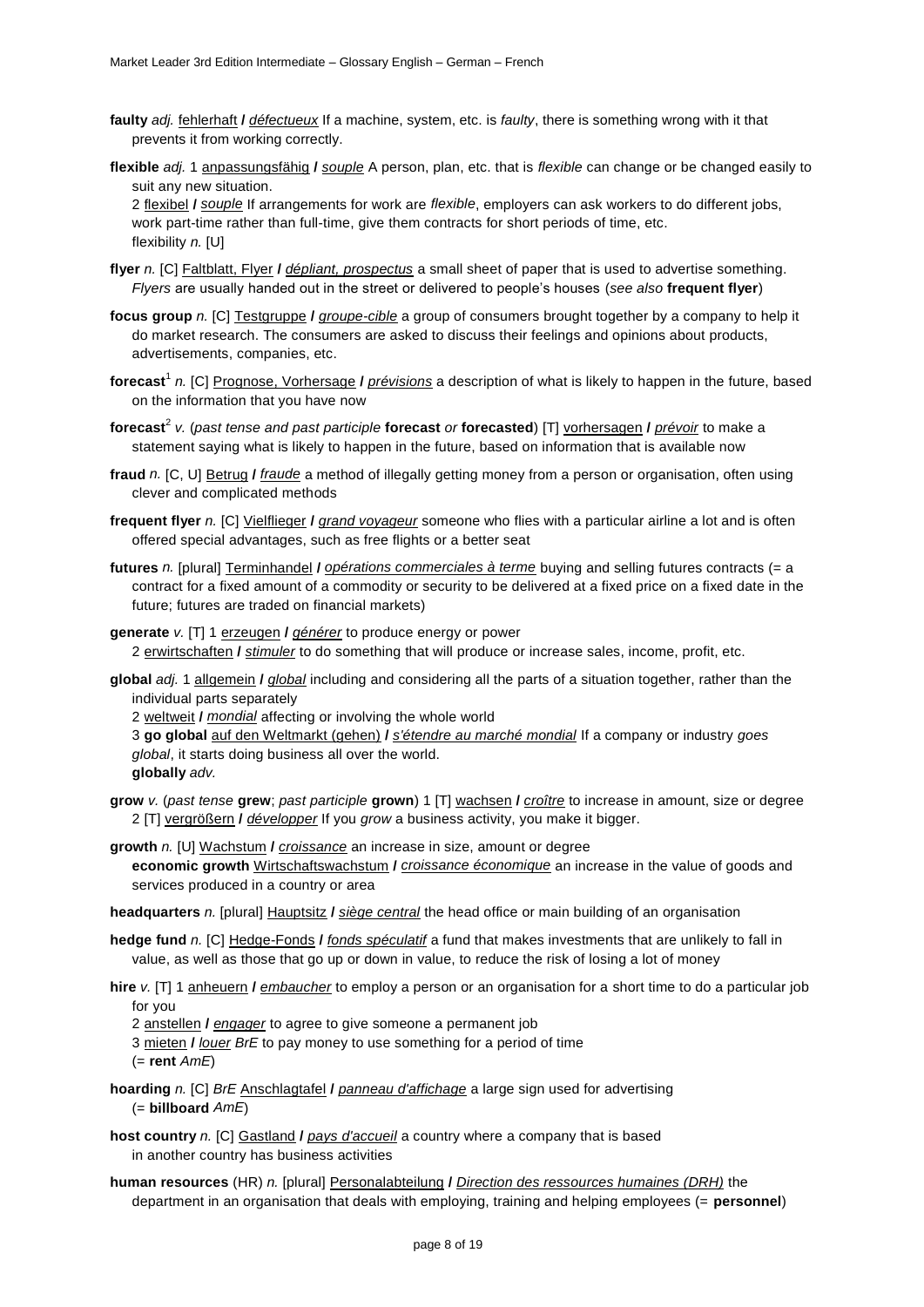- **impact** *n.* [C] Auswirkung **/** *impact* the effect or influence that an event, situation, etc. has on someone or something
- **import**<sup>1</sup> *n.* 1 [C, usually plural] Einfuhrware **/** *marchandises importées* something that is made in one country and brought into another, usually to be sold

2 [C, usually plural; U] Import **/** *importation* the activity of bringing goods into a country 3 **imports** [plural] Einfuhrmenge **/** *importations* the amount or value of the goods brought into a country over a particular period of time

- **import**<sup>2</sup> *v.* [T] einführen, importieren **/** *importer* to bring something into a country from abroad, usually in order to sell it
- **incentive** *n.* [C] Leistungsanreiz **/** *incitation, stimulant* something which is used to encourage people to do something, especially to make them work harder, produce more or spend more money **tax incentive** Steueranreiz **/** *incitation fiscale, stimulant fiscal* an offer to pay less tax, given to people who do something that the government is trying to encourage
- **income** *n.* [C, U] Einkommen, Ertrag **/** *revenu* money that you earn from your job or that you receive from investments
- **innovate** *v.* [I] Neuerungen einführen **/** *innover* to design and develop new and original products
- **innovation** *n.* 1 [C] Neuheit **/** *nouveauté, innovation* a new idea, method or invention 2 [U] Neuerung **/** *innovation* the introduction of new ideas or methods **product innovation** [C, U] Produktneuheit **/** *nouveauté produit* when new or better products are designed and developed, or the new or better product itself
- **innovative** *adj.* 1 bahnbrechend **/** *innovant, novateur* An *innovative* product, method, process, etc. is new, different and better than those that existed before.

2 erfindungsreich **/** *révolutionnaire* using or developing new and original ideas and methods

- **interest** *n.* [U] Zinsen **/** *intérêts* an amount paid by a borrower to a lender, for example to a bank by someone borrowing money for a loan or by a bank to a depositor (= someone keeping money in an account there)
- **interest rate** *n.* [C] Zinssatz **/** *taux d'intérêts* the percentage rate used for calculating interest over a particular period of time, usually one year
- **interim** *adj.* [only before a noun] 1 einstweilig, vorläufig **/** *provisoirement, temporairement* intended to be used or accepted for a short time only, until something final can be made
	- 2 Zwischenbilanz **/** *bilan intermédiaire* prepared after only part of a full financial year has been completed, often after half a year
- **introductory** *adj.* [only before a noun] einführend, Einführungs- **/** *de lancement* An *introductory* offer, price, etc. is a special low price that is charged for a new product for a limited period of time.
- **invest** *v.* [I, T] 1 anlegen **/** *placer* to buy shares, bonds, property, etc. in order to make a profit 2 anlegen **/** *placer* to save money in a high-interest bank account or to buy an insurance policy that pays bonuses

3 investieren **/** *investir* to spend money on things that will make a business more successful and profitable

**investment** *n.* 1 [C, U] Investition **/** *investissement* when money is put into a business in order to make it more successful and profitable, or the money that is put into a business

**Return on investment** (ROI) or return on capital (ROC) is the amount of profit received on an investment in relation to the amount of money invested.

- 2 [C] Anlage **/** *placement* something you buy, such as shares, bonds or property, in order to make a profit
- 3 [C] Kapitalanlage **/** *placement financier* an amount of money that you invest

4 [U] Vermögensanlage **/** *placement financier* when you buy shares, bonds, property, etc. in order to make a profit

- **invoice** *n.* [C] Abrechnung **/** *décompte* a document sent by a seller to a customer with details of goods or services that have been provided, their price and the payment date
- **jobseeker** (*also* **job seeker**) *n.* [C] Arbeitssuchender **/** *demandeur d'emploi* someone who is looking for a job (= **job hunter**)
- **labor union** *AmE* (= **trade union** *BrE*) *n.* [C] Gewerkschaft **/** *syndicat* an organisation representing people working in a particular industry or profession that protects their rights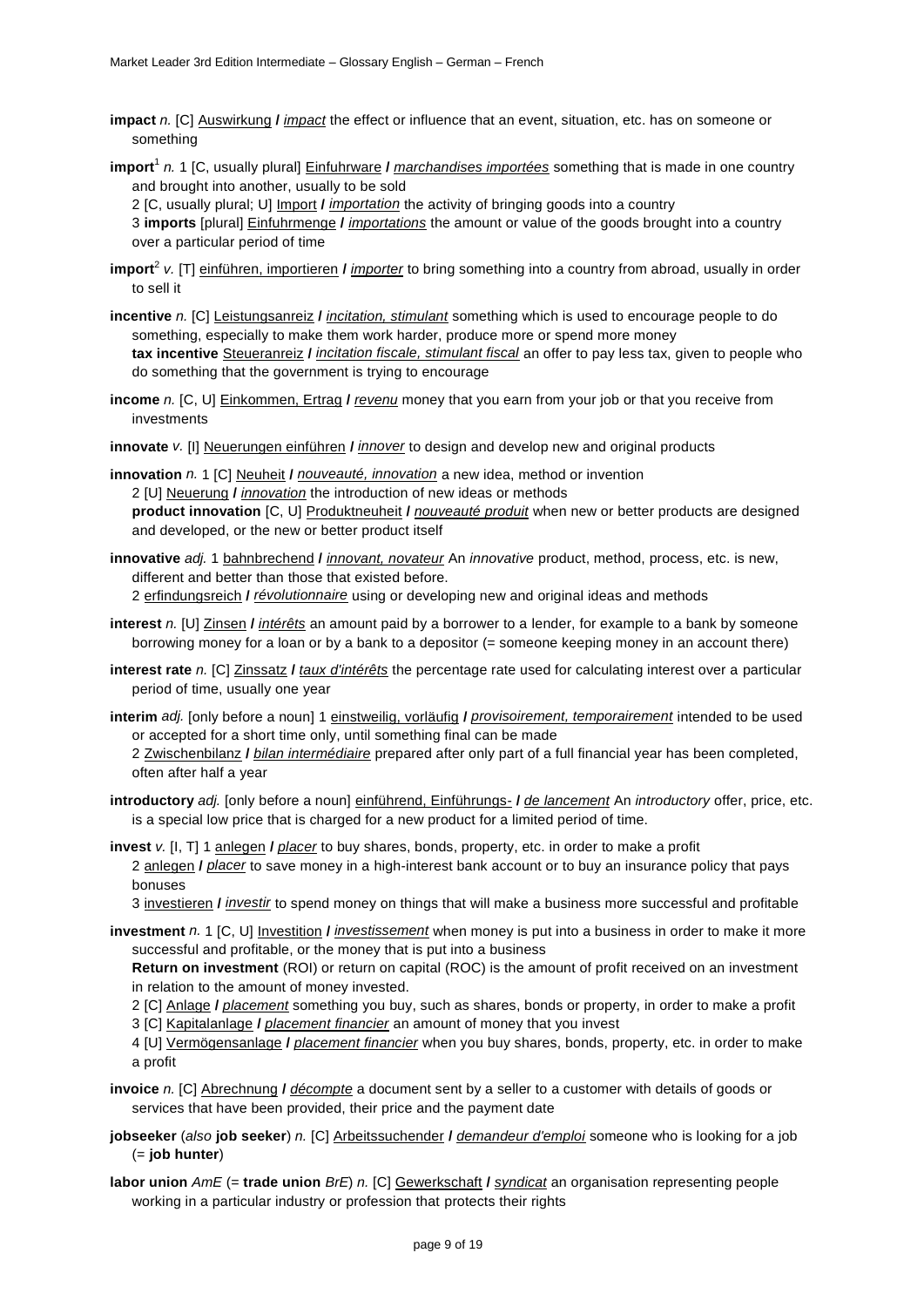**launch**<sup>1</sup> *v.* [I, T] 1 einführen, herausbringen **/** *lancer* to show or make a new product available for sale for the first time

2 gründen **/** *fonder* to start a new company

3 in Gang setzen **/** *démarrer* to start a new activity or profession, usually after planning it carefully

**launch**<sup>2</sup> *n.* [C] 1 Markteinführung **/** *lancement sur le marché* an occasion at which a new product is shown or made available for sale or use for the first time

2 Start **/** *démarrage, lancement* the start of a new activity or plan

- **launder money/profits** *v.* [T] Geld waschen **/** *blanchir de l'argent* to put money which has been obtained illegally into legal businesses and bank accounts in order to hide where it was obtained **laundering** *n.* [U]
- **level**<sup>1</sup> *n.* [C] 1 Stand **/** *niveau* the measured amount of something that exists at a particular time or in a particular place

2 Niveau **/** *niveau* all the people or jobs within an organisation, industry, etc. that have similar importance and responsibility

- **level**<sup>2</sup> *v.* (**levelled, levelling** *BrE*; **leveled, leveling** *AmE*) **level off/out** *phr.v.* [I] gleich bleiben, sich einpendeln **/** *se stabiliser* to stop increasing or growing and become steady or continue at a fixed level
- **level playing field** *n.* [singular] *informal* gleiche Wettbewerbsbedingungen **/** *conditions de concurrence équitables* a situation in which different companies, countries, etc. can all compete fairly with each other because no one has special advantages
- **liberalise** (*also* **liberalize** *AmE*) *v.* [T] liberalisieren **/** *libéraliser* to make rules or controls on something less strict

**liberalisation** (*also* **liberalization** *AmE*) *n.* [U] Liberalisierung **/** *libéralisation*

- **loan** *n.* [C] Anleihe, Kredit **/** *emprunt, prêt* money borrowed from a bank, financial institution, person, etc. on which interest is usually paid to the lender until the loan is repaid
- **logo** *n.* [C] Logo, Firmenemblem **/** *logo* a design or way of writing its name that a company or organisation uses as its official sign on its products, advertising, etc.
- **lose** *v.* (*past tense and past participle* **lost**; *present participle* **losing**) [T] 1 verlieren **/** *perdre* to stop having something any more, or to have less of it

2 einbüßen **/** *perdre* to have less money than you had before or to spend more money than you are receiving

3 an Wert verlieren **/** *perdre de sa valeur* to fall to a lower figure or price

**lose out** *phr.v.* [I] schlecht wegkommen **/** *s'en sortir mal* to not get something good, when someone else does get it

- **loss** *n.* 1 [C, U] Verlust **/** *perte* the fact of no longer having something that you used to have, or having less of it **job loss** [C, U] Arbeitsplatzverlust **/** *perte de son emploi* when people lose their jobs 2 [C] Einbuße, Rückgang **/** *perte* when a business spends more money than it receives in a particular period of time, or loses money in some other way
- **loyal** *adj.* treu **/** *loyal* If customers are *loyal* to a particular product, they continue to buy it and do not change to other products.

**loyalty** *n.* [U]

**margin** *n.* [C, U] Marge **/** *marge* the difference between the price that something is sold for and the cost of producing or buying it. A margin is usually calculated as a percentage of the price that something is sold for.

**profit margin** [C, U] Gewinnspanne **/** *marge bénéficiaire* the difference between the price of a product or service and the cost of producing it, or between the cost of producing all of a company's products or services and the total sum they are sold for

**market**<sup>1</sup> *n.* 1 [C] Markt **/** *marché* the activity of buying and selling goods or services, or the value of the goods or services sold

2 [C] Absatzgebiet **/** *marché* a particular country, area or group of people to which a company sells or hopes to sell its goods or services

3 [singular] Interessentenkreis **/** *débouchés* the number of people who want to buy something

4 [C] (*also* **financial market**) Börse **/** *marché financier* the buying and selling of shares, bonds,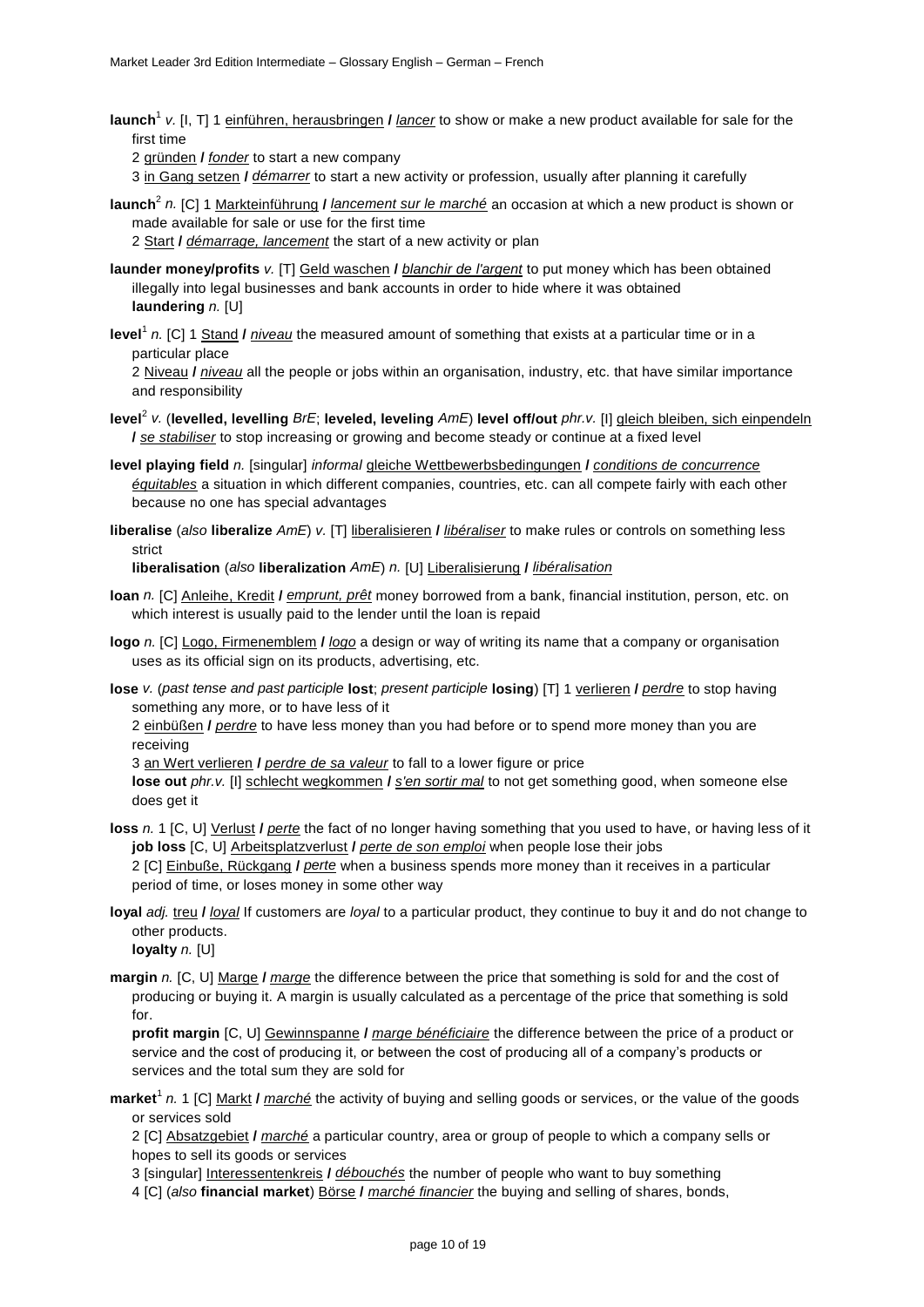commodities, etc.; a place where this happens. Some *markets* are in a particular building, while trading on others takes place on computers and over the telephone, with no central building.

**market**<sup>2</sup> *v.* [T] 1 vertreiben **/** *distribuer* to sell something or make it available for sale, especially in a particular way

2 vermarkten **/** *commercialiser* to sell something by considering what customers want or need when buying a product or service, for example how much they are willing to pay, where they will buy it, etc.

- **marketing** *n.* [U] Marketing **/** *marketing* activities to design and sell a product or service by considering buyers' wants or needs, for example where and how they will buy it, how much they will be willing to pay, etc.
- **meet** *v.* (*past tense and past participle* **met**) [I, T] 1 sich treffen **/** *rencontrer* to get together with another person to discuss something

2 **meet a debt/cost/payment/expense** Schulden/Unkosten begleichen **/** *honorer des* 

*dépenses/dettes/paiements* to pay a debt or payment

3 **meet a target/expectation/projection/standard** eine Zielvorgabe/Erwartung erfüllen **/** *réaliser un objectif/une attente/une prévision* to achieve a level that has been set or expected

4 **meet a demand** die Nachfrage befriedigen **/** *répondre à la demande* to produce enough goods to satisfy the demand for them

5 **meet a deadline** eine Frist einhalten **/** *respecter un délai* to finish something at or before the time it was meant to be finished

6 **meet a requirement/condition/obligation** eine Forderung/Verpflichtung erfüllen **/** *répondre à une exigences/une condition/obligation* to succeed in doing something that you have to do

- **merge** *v.* [I, T] fusionieren, sich zusammenschließen **/** *fusionner* If two or more companies, organisations, etc. *merge*, or if they are *merged*, they join together.
- **merger** *n.* [C] Unternehmensfusion **/** *fusion d'entreprises* an occasion when two or more companies, organisations, etc. join together to form a larger company, etc.

**model** *n.* [C] 1 Modell **/** *modèle* a particular type or design of a vehicle or machine 2 Muster **/** *échantillon* a simple description or structure that is used to help people understand similar systems or structures

3 Vorbild **/** *exemple* the way in which something is done by a particular country, person, etc. that can be copied by others who want similar results

- **morale** *n.* [U] Arbeitsklima **/** *climat de travail* the level of confidence and positive feelings among a group of people who work together
- **motivate** *v.* [T] motivieren **/** *motiver* to encourage someone and make them want to work hard
- **motivated** *adj.* motiviert **/** *motivé* very keen to do something or achieve something, especially because you find it interesting or exciting
- **outlet** *n.* [C] Vertriebs-, Verkaufsstelle **/** *point de vente* a shop, company or organisation through which products are sold
- **outsource** *v.* [T] ausgliedern, auslagern **/** *externaliser* If a company, organisation, etc. outsources its work, it employs another company to do it (= **subcontract**) **outsourcing** *n.* [U] Ausgliederung, Auslagerung **/** *externalisation*
- **overtime** *n.* [U] 1 Überstunden **/** *heures supplémentaires* time that you spend working in your job in addition to your normal working hours

2 Überstundenbezahlung **/** *rémunération des heures supplémentaires* the money that you are paid for working more hours than usual

**ownership** *n.* [U] Eigentümerschaft **/** *propriété* the state of owning something

**packaging** *n.* [U] 1 Verpackung **/** *emballage* material, boxes, etc. used for wrapping goods to protect them, for example because they are being taken somewhere (= **packing**)

2 Verpacken **/** *emballer* the process of wrapping or packing goods so they are ready to be sent somewhere (= **packing**)

**panel** *n.* [C] Gremium **/** *groupe d'experts* a group of people chosen to give advice or decide something

**parent company** *n.* [C] Mutterfirma, Stammhaus **/** *société-mère* If one company is the *parent* of another, it owns at least half the shares in the other company, and has control over it.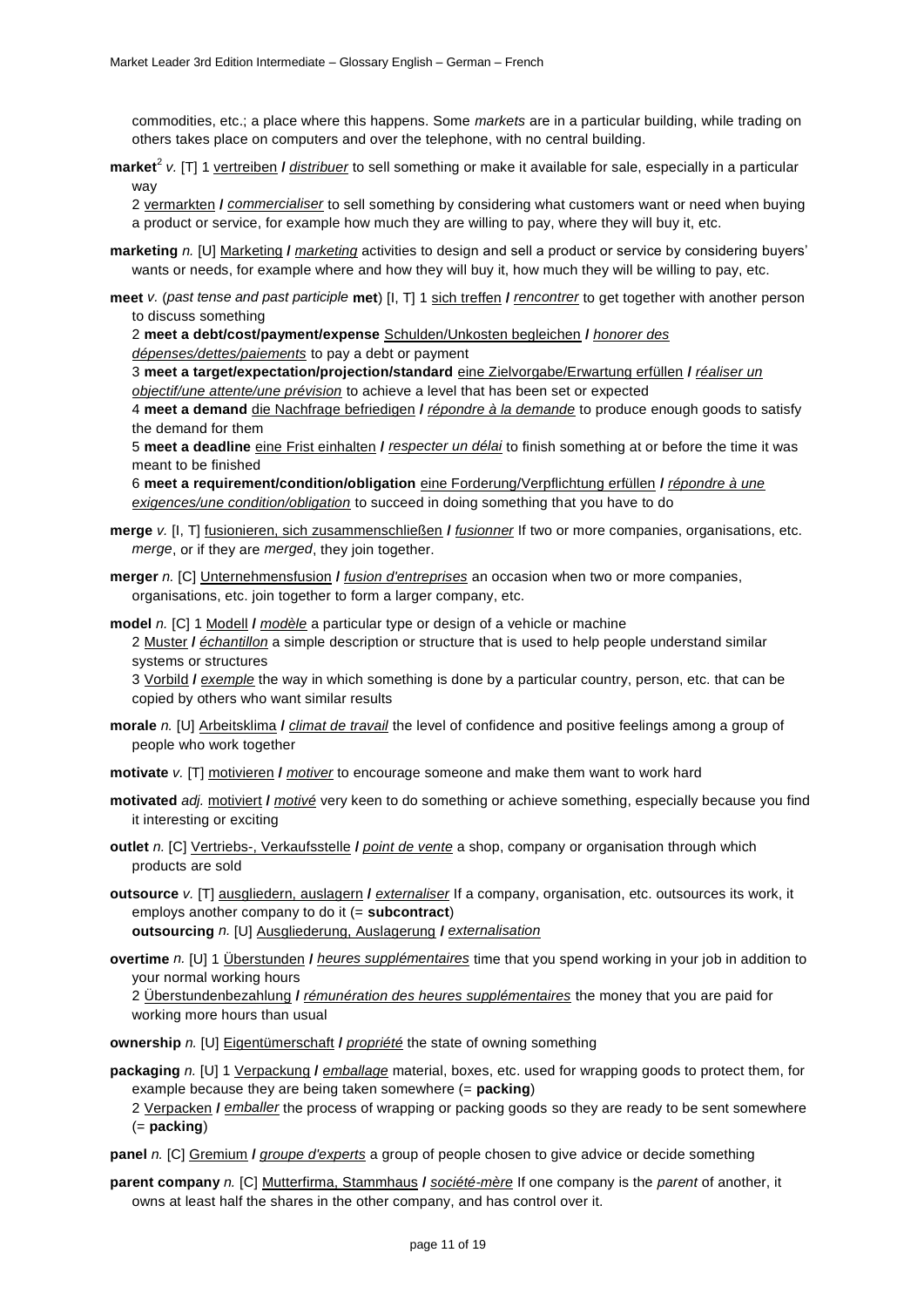**partner** *n.* [C] 1 Partnerfirma **/** *entreprise partenaire* a company that works with another company in a particular activity, or invests in the same activity

2 Teilhaber, Gesellschafter **/** *associé* someone who starts a new business with someone else by investing in it

3 Partner, Sozius **/** *partenaire* a member of certain types of business or professional groups, for example partnerships of lawyers, architects, etc.

4 **economic partner, trade partner, trading partner** Wirtschaftspartner, Handelspartner **/** *partenaire économique, partenaire commercial* a country that invests in another or is invested in by another or that trades with another

**partnership** *n.* 1 [C] Partnerschaft **/** *partenariat* a relationship between two people, organisations or countries that work together

2 [U] Geschäftspartnerschaft **/** *partenariat en affaires* the situation of working together in business

3 [C] Partnerschaft, Sozietät **/** *consortium* a business organisation made up of a group of accountants, lawyers, etc. who work together, or of a group of investors

**patent** *n.* [C] Patent **/** *brevet* a legal document giving a person or company the right to make or sell a new invention, product or method of doing something and stating that no other person or company is allowed to do this

**peak**<sup>1</sup> *n.* [C] Höchststand **/** *sommet* the time when prices, shares, etc. have reached their highest point or level

**peak**<sup>2</sup> *adj.* 1 **peak level/price/rate, etc.** Höchst- (stand/preis/rate) **/** *niveau / prix / taux de crête* the highest level, etc. something reaches

2 **peak time/period/hours/season** Hauptverkehrs-, Hauptgeschäftszeiten, Hauptsaison **/** *période / heure / saison de pointe* the time when the greatest number of people in a country are doing the same thing, using the same service, etc.

**peak**<sup>3</sup> *v.* [I] gipfeln, den Höchststand erreichen **/** *plafonner à* to reach the highest point or level

- **perk** *n.* [C] Vergünstigung **/** *avantages indirects* something in addition to money that you get for doing your job, such as a car
- **personnel** *n.* 1 [plural] Belegschaft, Personal **/** *personnel* the people who work for a company or organisation 2 [U] Personalabteilung **/** *direction des ressources humaines* the department in an organisation that deals with employing, training and helping employees (= **human resources**)
- **pitch** *n.* [C] 1 **sales pitch** *informal* Verkaufsargument **/** *argument de vente* what a sales person says about a product to persuade people to buy it

2 Kaltakquise **/** *sollicitation à froid* an attempt by an advertising agency to persuade a company to use its services to advertise a product

**poverty** *n.* [U] 1 Armut **/** *pauvreté* the situation or experience of being poor 2 **the poverty line** Armutsgrenze, Existenzminimum **/** *seuil de pauvreté* the income below which people are officially considered to be very poor and needing help

- **predict** *v.* [T] vorhersagen **/** *prédire* to say what you think will happen **prediction** *n.* [C] Vorhersage **/** *prédiction, prévision*
- **pricing** *n.* [U] Preisgestaltung, Preiskalkulation **/** *fixation des prix* the prices of a company's products or services in relation to each other and in relation to those of their competitors, and the activity of setting them
- **produce** *v.* 1 [I, T] erzeugen, anfertigen **/** *produire, fabriquer* to make or grow something in large quantities to be sold

2 [T] bewirken **/** *produire, générer, engendrer* to make something happen or to have a particular result or effect

**producer** *n.* [C] 1 Produzent **/** *producteur* a person or organisation that manages and finds the finance for films, plays, etc.

2 Hersteller, Erzeuger **/** *fabricant, producteur* a company or country that makes goods or grows foods

**product** *n.* 1 [C] Artikel, Erzeugnis **/** *produit, article* something useful and intended to be sold that comes from nature or is made in a factory

2 **milk/steel/tobacco/wood, etc. products** Milch-/Stahl-/Tabak-/Holzprodukt **/** *produits laitiers/d'acier/de*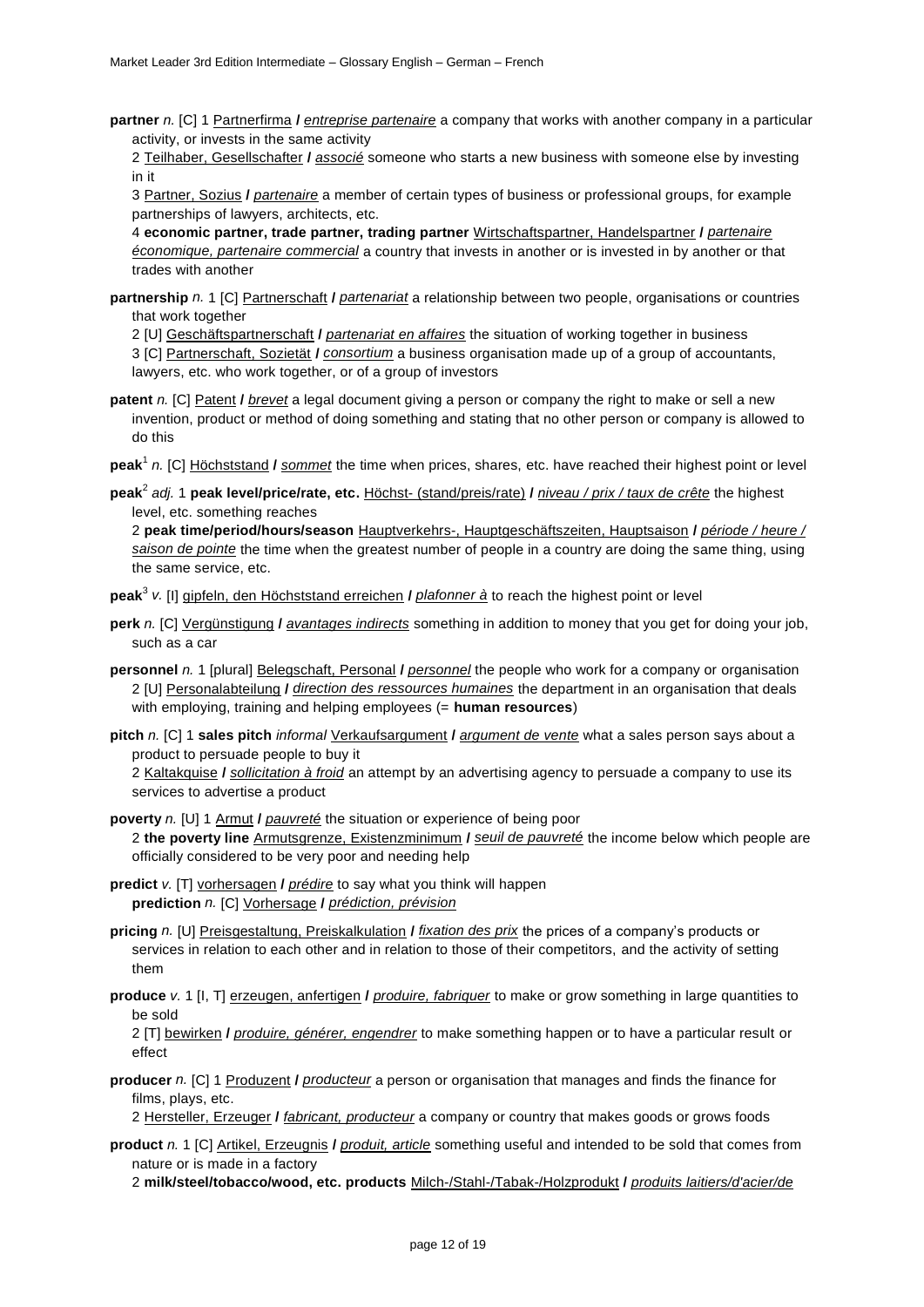*tabac/de bois* products made from milk, etc. 3 [C] Dienstleistung / *service* a service

**production** *n.* 1 [U] Herstellung, Erzeugung **/** *production, fabrication* the process of making or growing things to be sold as products, usually in large quantities

2 [U] Ertrag, Ausstoß **/** *rendement, volume de production* an amount of something that is produced

**profile** *n.* [C] 1 Profil **/** *profil* a short description of someone or something, giving the most important details about them

2 Profilierung **/** *notoriété* used to talk about how much things are noticed and the degree to which they are given attention

**promote** *v.* [T] 1 fördern **/** *promouvoir* to help something develop, grow, become more successful, etc. or encourage something to happen

2 werben für, anpreisen **/** *vanter* to try hard to sell a product or service by advertising it widely, reducing its price, etc.

3 befördern **/** *promouvoir*to give someone a better-paid, more responsible job in a company or organisation

**promotion** *n.* [C, U] 1 Beförderung **/** *promotion* a move to a more important job or position in a company or organisation

2 **sales promotion** Werbung, Verkaufsförderung **/** *promotion des ventes* an activity such as special advertisements or free gifts intended to sell a product or service

**property** *n.* [U] 1 Eigentum **/** *propriété* all the things that someone owns

2 Grundbesitz, Immobilien **/** *propriété foncière* land and buildings, and the activity of buying, selling and renting them (= **real estate**)

**proposal** *n.* [C] Vorschlag **/** *proposition* a plan or idea which is suggested formally to an official person, or when this is done

**propose** *v.* [T] 1 vorschlagen **/** *proposer, suggérer* to suggest something such as a plan or course of action **proposed** *adj.* [only before a noun]

2 einen Vorschlag einreichen **/** *faire une proposition/suggestion* to formally suggest a course of action at a meeting and ask people to vote on it

**protect** *v.* [T] 1 beschützen **/** *protéger* to keep someone or something safe from harm, damage, bad influences, etc.

2 durch Zölle schützen **/** *protéger par les tarifs douaniers* to try to help an industry in your own country by taxing foreign goods that are competing with it, so limiting the number that can be imported

- **protectionism** *n.* [U] Schutzzollpolitik **/** *protectionnisme* when a government tries to help industry, farming, etc. in its own country by taxing foreign goods that compete with it, so limiting the number that can be imported
- **prototype** *n.* [C] Prototyp, Erstausführung **/** *prototype* the first form that a newly designed car, machine, etc. has

**purchase**<sup>1</sup> *n.* 1 [U] Kauf, Erwerb **/** *achat, acquisition* the act of buying something 2 kaufen, erwerben **/** *acheter, acquérir* make a purchase to buy something 3 [C] Anschaffung, Erwerbung **/** *Acquisition* something that has been bought

- **purchase**<sup>2</sup> *v.* [T] *formal* anschaffen, erstehen **/** *acheter, acquérir* to buy something, especially something big or expensive
- **qualification** *n.* 1 [C, usually plural] Qualifikation, Zulassung **/** *qualification, agrément* an examination that you have passed at school, university or in your profession

2 [C] Befähigung, Voraussetzung **/** *qualification* a skill, personal quality or type of experience that makes you suitable for a particular job

**quarter** *n.* [C] 1 Viertel **/** *quart* one of four equal parts into which something can be divided 2 Vierteljahr, Quartal **/** *trimestre* a period of three months, especially in connection with bills, payments and income

**quarterly** *adv.* vierteljährlich **/** *par trimestre, trimestriellement* happening or produced once every three months

**quota** *n.* [C] Quote **/** *quota, contingent* an amount of something that is officially allowed or expected in a particular period of time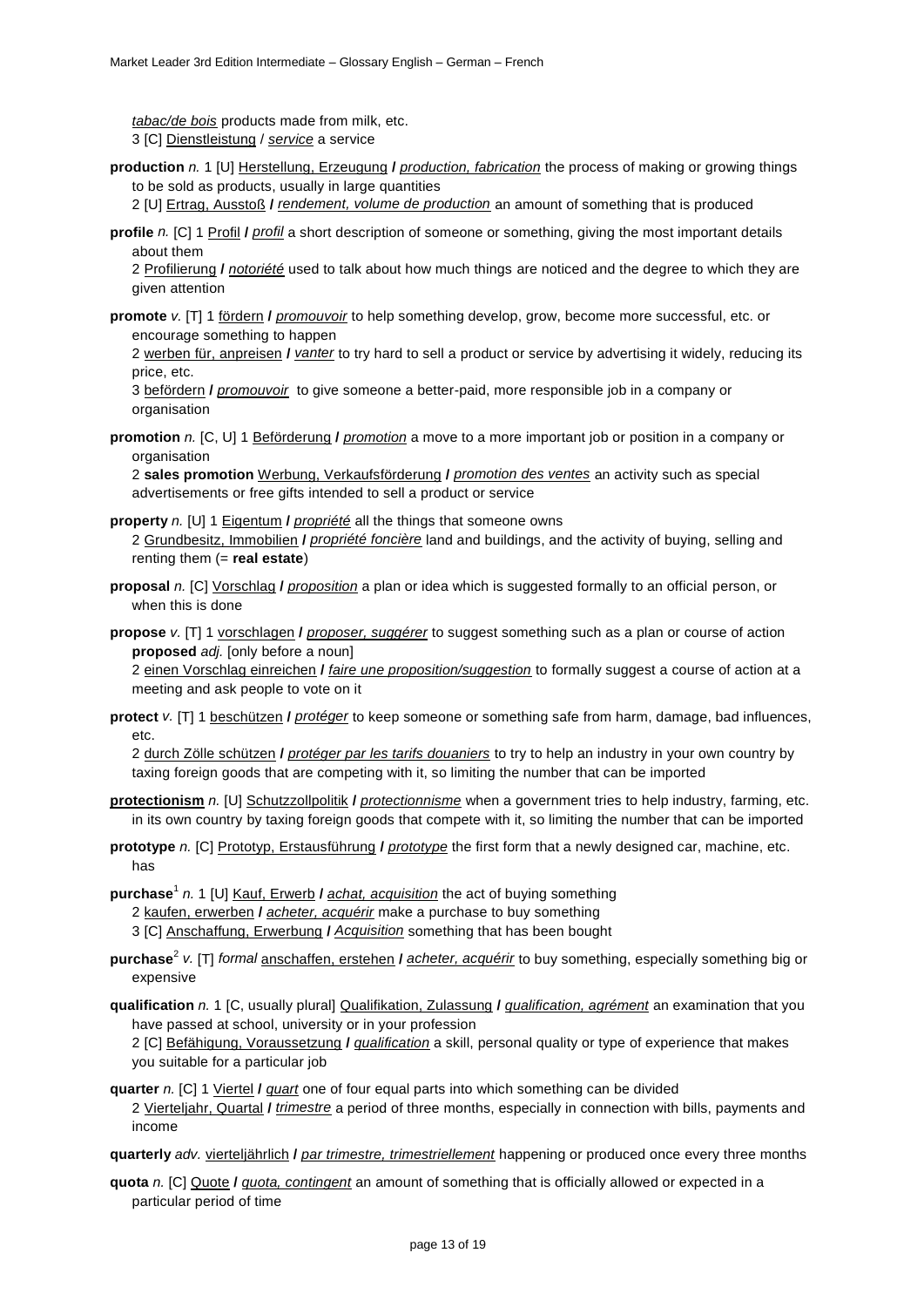- **quote** *v.* [T] den Preis nennen **/** *donner un prix* to tell a customer the price you will charge them for a service or product
- **R and D** (*also* **R&D**) *n.* [U] 1 research and development Forschung und Entwicklung **/** *recherche et développement* the part of a business concerned with studying new ideas and planning new products 2 research and development Versuchsabteilung, Forschungs- und Entwicklungsabteilung **/** *département recherche et développement* the department in a company responsible for developing new products, improving existing products, etc.

**rate** *n.* [C] 1 Rate **/** *taux* a charge or payment fixed according to a standard scale

2 Prozentsatz **/** *pourcentage* the number of examples of something or the number of times something happens, often expressed as a percentage

3 Geschwindigkeit **/** *fréquence* the speed at which something happens

4 **interest rate** Zinssatz **/** *taux d'intérêts* the percentage charged for borrowing money or a percentage you receive when you put money in a bank, make an investment, etc.

- **real estate** *n. AmE* [U] 1 Immobilien, Grundeigentum **/** *immobilier, propriété immobilière* land or buildings 2 Immobilienhandel **/** *commerce immobilier* the business of selling land or buildings
- **receipt** *n.* 1 [U] Erhalt, Empfang **/** *réception* the act of receiving something 2 [C] Beleg, Quittung **/** *reçu, récépissé* a written statement showing that you have received money, goods or services

3 **receipts** [plural] Einnahmen, Einkünfte **/** *recettes* money that has been received

- **recession** *n.* [C, U] Rezession **/** *récession* a period of time when an economy or industry is doing badly, and business activity and employment decrease. Many economists consider that there is a *recession* when industrial production falls for six months in a row.
- **recommend** *v.* [T] 1 empfehlen **/** *recommander* to advise someone to do something, especially because you have special knowledge of a situation or subject

2 weiterempfehlen **/** *recommander* to say that something or someone would be a good thing or person to choose

**recommendation** *n.* [C, U] 1 Empfehlung **/** *recommandation* official advice given to someone about what to do 2 Weiterempfehlung **/** *recommandation* a suggestion that someone should choose a particular thing or person because they are very good or suitable

**recover** *v.* 1 [I] sich erholen **/** *se redresser* to increase or improve after falling in value or getting worse 2 [T] wiederbekommen **/** *recouvrer* to get back money that you have spent or lost

- 3 [T] zurückgewinnen **/** *récupérer* to get back something that was stolen, lost or almost destroyed
- **recovery** *n.* (*plural* **recoveries**) 1 [C, U] Aufschwung **/** *reprise, relance* when prices increase, or when the economy grows again after a period of difficulty

2 [U] Rückerstattung **/** *remboursement* the act of getting something back, such as money that you are owed

- **recruit** *v.* [I, T] anwerben, einstellen **/** *recruter, embaucher* to find new people to work for an organisation, do a job, etc.
- **recruitment** *n.* 1 [U] Personalbeschaffung **/** *recrutement, dotation en personnel* the process or the business of recruiting new people

2 [C] Anwerbung **/** *engagement* an occasion when someone is recruited

- **redundancy** *n.* (*plural* **redundancies**) [C, U] *especiall*y *BrE* Arbeitslosigkeit **/** *licenciement* when someone loses their job in a company because the job is no longer needed
- **redundant** *adj. especially BrE* arbeitslos **/** *personnel excédentaire* If you are made *redundant*, you lose your job because your employer no longer has a job for you.
- **reference** *n.* [C] 1 Empfehlungsschreiben, Arbeitszeugnis **/** *lettre de recommandation, certificat de travail* a letter written by someone who knows you well, usually to a new employer, giving information about your character, abilities or qualifications

2 Referenz **/** *référence* a person who provides information about your character, abilities or qualifications when you are trying to get a job (= **referee**)

**reliable** *adj.* vertrauenswürdig **/** *fiable, digne de confiance* Someone or something that is *reliable* can be trusted or depended on.

**reliability** *n.* [U] Vertrauenswürdigkeit / *fiabilité*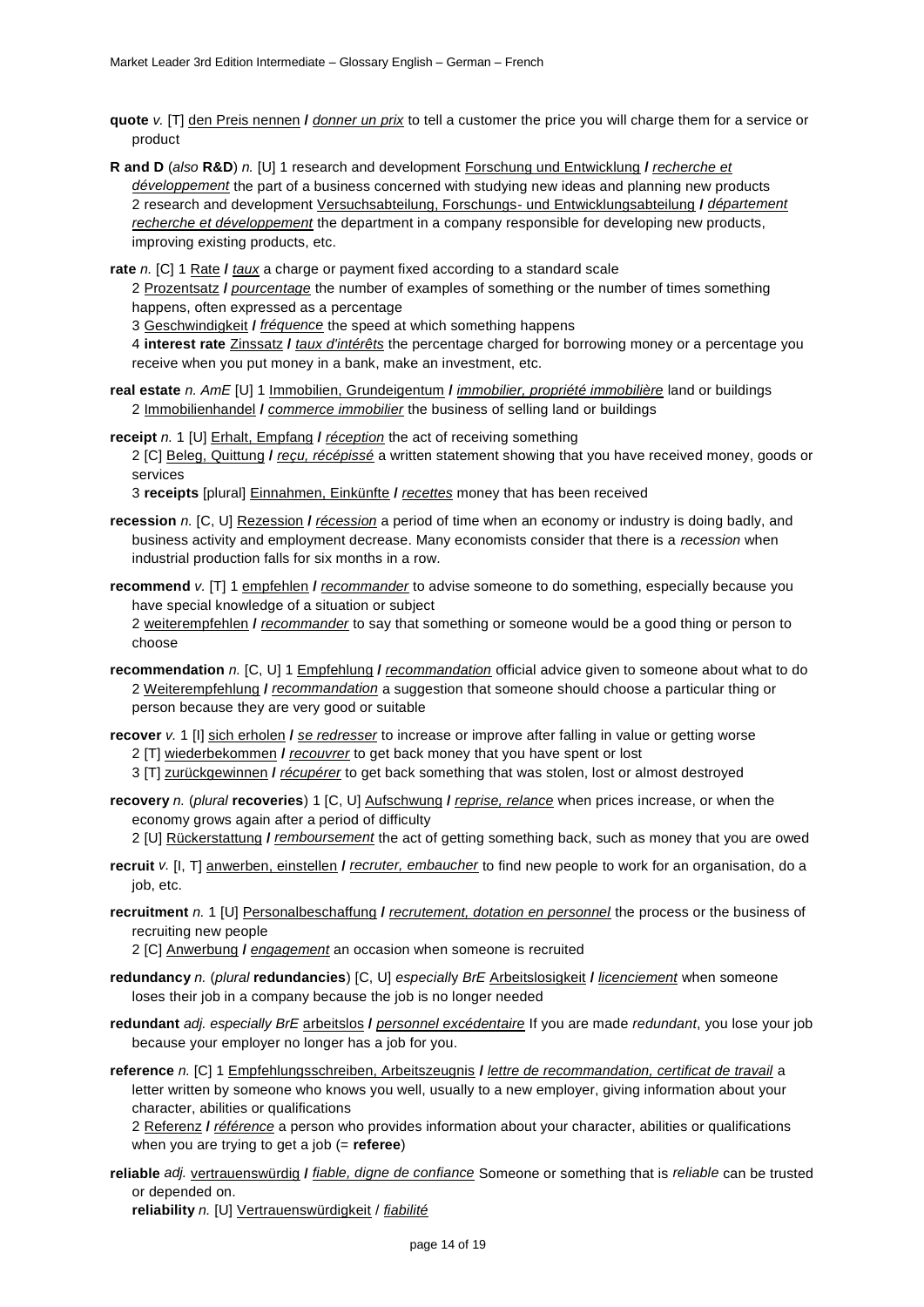**relocate** *v.* [I, T] verlegen, umsiedeln **/** *délocaliser* If a company or workers *relocate* or are *relocated*, they move to a different place.

**relocation** *n.* [C, U] Verlegung, Standortwechsel **/** *relocalisation*

**requirement** *n.* [C] 1 Auflage **/** *charges* something that an official organisation says a company or person must have or do

2 Bedarf, Forderung **/** *besoin, attente* something that someone needs or wants

- **reschedule** *v.* [T] neu ansetzen, verschieben **/** *reprogrammer, reporter, ajourner* to arrange a new time or date for a meeting or event
- **resignation** *n.* [C, U] Kündigung **/** *démissionner* when someone officially states that they want to leave their job, position, etc.
- **respond** *v*. [I] 1 auf etw. reagieren *I réagir à quelque chose* to react to something that has happened 2 antworten **/** *répondre* to reply to a letter, telephone call, etc.
- **restriction** *n.* [C] Beschränkung **/** *restriction* an official rule that limits or controls what people can do or what is allowed to happen
- **restructure** *v.* [I, T] umstrukturieren, sanieren **/** *restructurer* If a company *restructures*, or someone *restructures*  it, it changes the way it is organised or financed.
- **retail** *n.* [U] 1 Einzelhandel **/** *commerce de détail* the sale of goods to customers for their own use, rather than to shops, etc.

2 **retail trade/market/business, etc.** Einzelhandelsmarkt **/** *commerce de détail, marché au détail* the selling of goods or services to members of the public, or companies involved in this 3 **retail shop/outlet/store, etc.** Einzelhandelsladen, -geschäft **/** *magasin/point de vente/boutique de détail* a shop, etc. that is open to members of the public

**retailer** *n.* [C] 1 Einzelhändler **/** *détaillant* a business that sells goods to members of the public, rather than to shops, etc.

2 Einzelhandelskaufmann **/** *détaillant* someone who owns or runs a shop selling goods to members of the public

**return**<sup>1</sup> *v.* [T] zurückgeben, umtauschen **/** *rendre, échanger* to take a product back to the shop you bought it from to get your money back, or to get other goods in exchange for it

**return**<sup>2</sup> *n.* [C, U] Rendite **/** *rendement* the amount of profit made from an investment

**revenue** *n.* [C] (*also* **revenues**) Einnahmen **/** *recettes* money that a business or organisation receives over a period of time, especially from selling goods or services

**reward**<sup>1</sup> *n.* 1 [C] Belohnung **/** *récompense* something that you receive because you have done something good or helpful

2 [C, U] Verdienst **/** *revenu* money that you earn for doing a job or providing a service

3 [C, U] Gewinn **/** *bénéfice* money earned by an investment

4 [C] Belohnung **/** *récompense* an amount of money offered to someone in return for some information about something

- **reward**<sup>2</sup> *v.* [T] belohnen **/** *récompenser* to give someone something such as money because they have done something good or helpful
- **rise**<sup>1</sup> *v.* (*past tense* **rose***; past participle* **risen**) [I] ansteigen **/** *augmenter* to increase in number, amount or value

**rise**<sup>2</sup> *n.* 1 [C] Anstieg **/** *augmentation* an increase in number, amount or value

2 [C] *BrE* Lohnerhöhung **/** *hausse de salaire* an increase in salary or wages (= **raise** *AmE*)

3 [singular] Aufstieg **/** *promotion* the process of becoming more important, successful or powerful

**sale** *n.* 1 [C, U] Verkauf, Vertrieb **/** *vente, distribution* the act of selling someone property, food or other goods 2 **sales** [plural] Umsatz **/** *chiffre d'affaires* the total number of products that a company sells during a particular period of time

3 **sales** [U] Verkaufsabteilung **/** *direction commerciale* the part of a company that deals with selling products

**sample** *n.* [C] Muster **/** *échantillon* a small amount of a product that people can use or look at in order to find out what it is like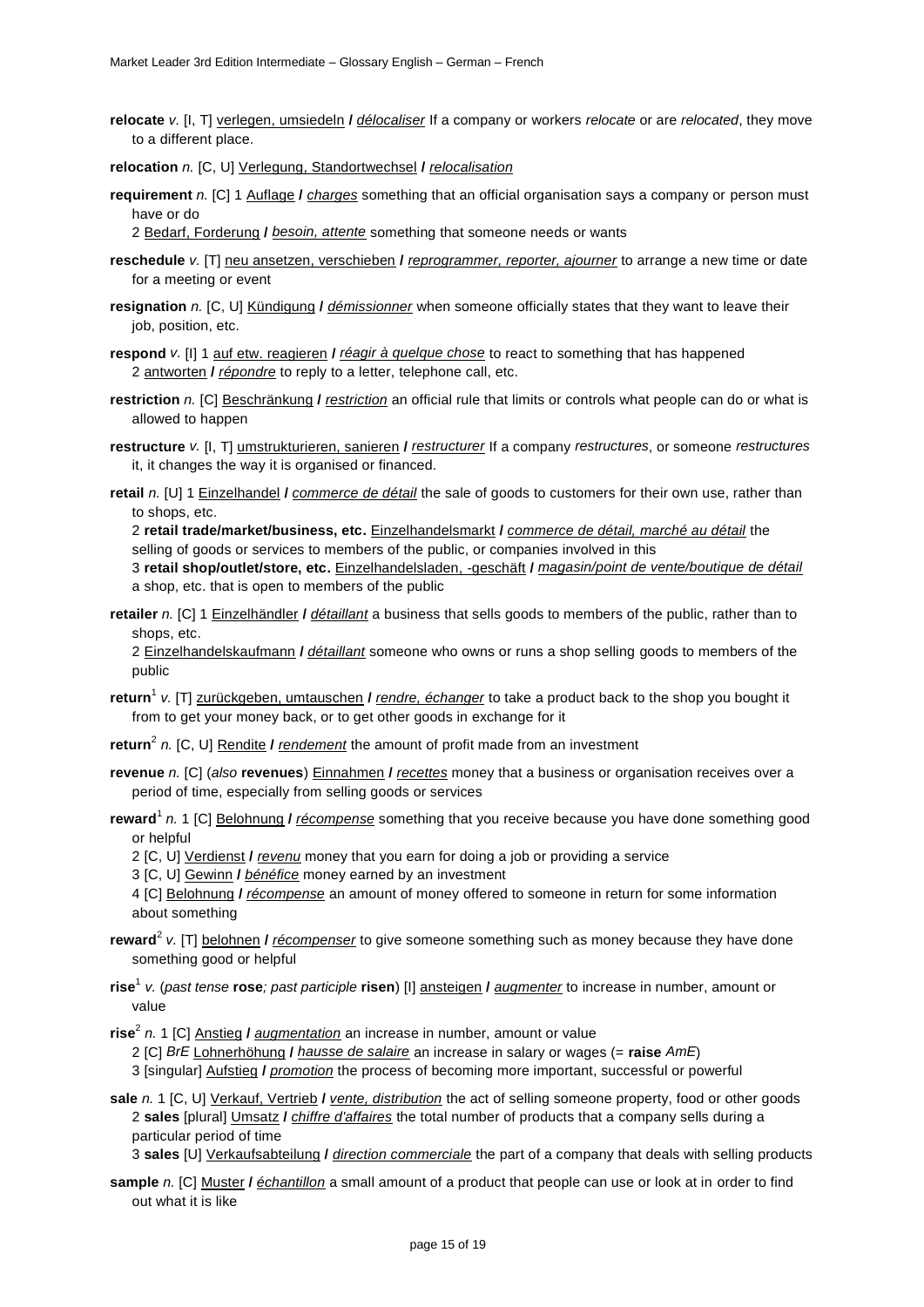**saving** *n.* 1 [U] Sparen **/** *épargne* the act of keeping money to use later rather than spending it

2 [C, usually singular] Einsparung **/** *économies* an amount of something that you have not used or spent, especially compared with a larger amount that you could have used or spent

3 **savings** [plural] Ersparnis **/** *économies, épargne* money that is kept in a bank to be used later or invested, rather than spent

**security** *n.* (*plural* **securities**) 1 [U] Sicherung **/** *protection* actions to keep someone or something safe from being damaged, stolen, etc.

2 [U] Sicherheit **/** *sécurité* a feeling of being safe and free from worry about what might happen

3 [U] Pfand, Sicherheiten **/** *gage, sécurité* property or other assets that you promise to give someone if you cannot pay back the money that you owe them

4 [C] Titel **/** *titre* a financial investment such as a bond or share, or the related certificate showing who owns it

**segment** *n.* [C] 1 Sektor, Bereich **/** *secteur, segment* a part of the economy of a country or a company's work 2 **market segment** Kundensegment, Absatzbereich **/** *segment de marché* a group of customers that share similar characteristics, such as age, income, interests and social class

3 **market segment** Marktsegment **/** *segment de marché* the products in a particular part of the market

**seniority** *n.* [U] 1 höheres Dienstalter **/** *ancienneté* the fact of being older or higher in rank than someone else 2 höhere Position aufgrund des Dienstalters/der Betriebszugehörigkeit **/** *avantages en raison de l'ancienneté en entreprise* the official advantage someone has because they have worked for an organisation for a long time

**share** *n.* [C] Anteil, Aktie **/** *part, action* one of the parts into which ownership of a company is divided

**shareholder** *n.* [C] Aktieninhaber, Anteilseigner **/** *actionnaire* someone who owns shares in a company

**shipment** *n.* 1 [C] Lieferung, Lieferposten **/** *chargement* a load of goods sent by sea, road, train or air 2 [U] Verfrachtung, Transport **/** *expédition* the act of sending a load of goods by sea, road, train or air

**shortlist**<sup>1</sup> *n.* [C] *BrE* engere Auswahlliste **/** *présélection* a list of the most suitable people for a job or a prize, chosen from all the people who were first considered

- **shortlist**<sup>2</sup> *v.* [T, usually passive] *BrE* in die engere Wahl ziehen **/** *présélectionner* to put someone on a shortlist for a job or a prize
- **skill** *n.* [C, U] Fähigkeit, Fachkenntnis **/** *compétence* an ability to do something well, especially because you have learned and practised it
- **slowdown** *n.* [C, usually singular] langsamer Rückgang **/** *ralentissement* when something gets slower
- **specification** *n.* [C, usually plural] Vorgabe, Leistungsbeschreibung **/** *spécification* a detailed description of how something should be designed or made
- **sponsor**<sup>1</sup> *v.* [T] sponsern **/** *sponsoriser* to give money to pay for a television programme, a sports or arts event, training, etc. in exchange for advertising or to get public attention
- **sponsor**<sup>2</sup> *n.* [C] Sponsor, Geldgeber **/** *sponsor* a person or company that pays for a television programme, a sports or arts event, training, etc. in exchange for advertising or to get public attention
- **stake** *n.* [C, usually singular] Anteil, Beteiligung **/** *participation* money risked or invested in a business
- **standard** *n.* [C, U] Standard **/** *standard* a level of quality, skill, ability or achievement by which someone or something is judged, and that is considered good enough to be acceptable
- **standard of living** *n.* (*plural* **standards of living**) [C, usually singular] Lebensstandard **/** *niveau de vie* the amount of wealth or comfort that a person, group or country has
- **statement** *n.* [C] 1 Erklärung **/** *déclaration* something you say or write publicly or officially to let people know your intentions or opinions, or to record facts

mission statement Unternehmensleitbild **/** *énoncé de mission* a short written statement made by an organization, intended to communicate its aims to customers, employees, shareholders, etc.

2 Abrechnung **/** *relevé financier* a list showing amounts of money paid, received, owing, etc. and their total **bank statement** Kontoauszug **/** *extrait de compte* a statement sent regularly by a bank to a customer, showing the money that has gone into and out of their account over a particular period of time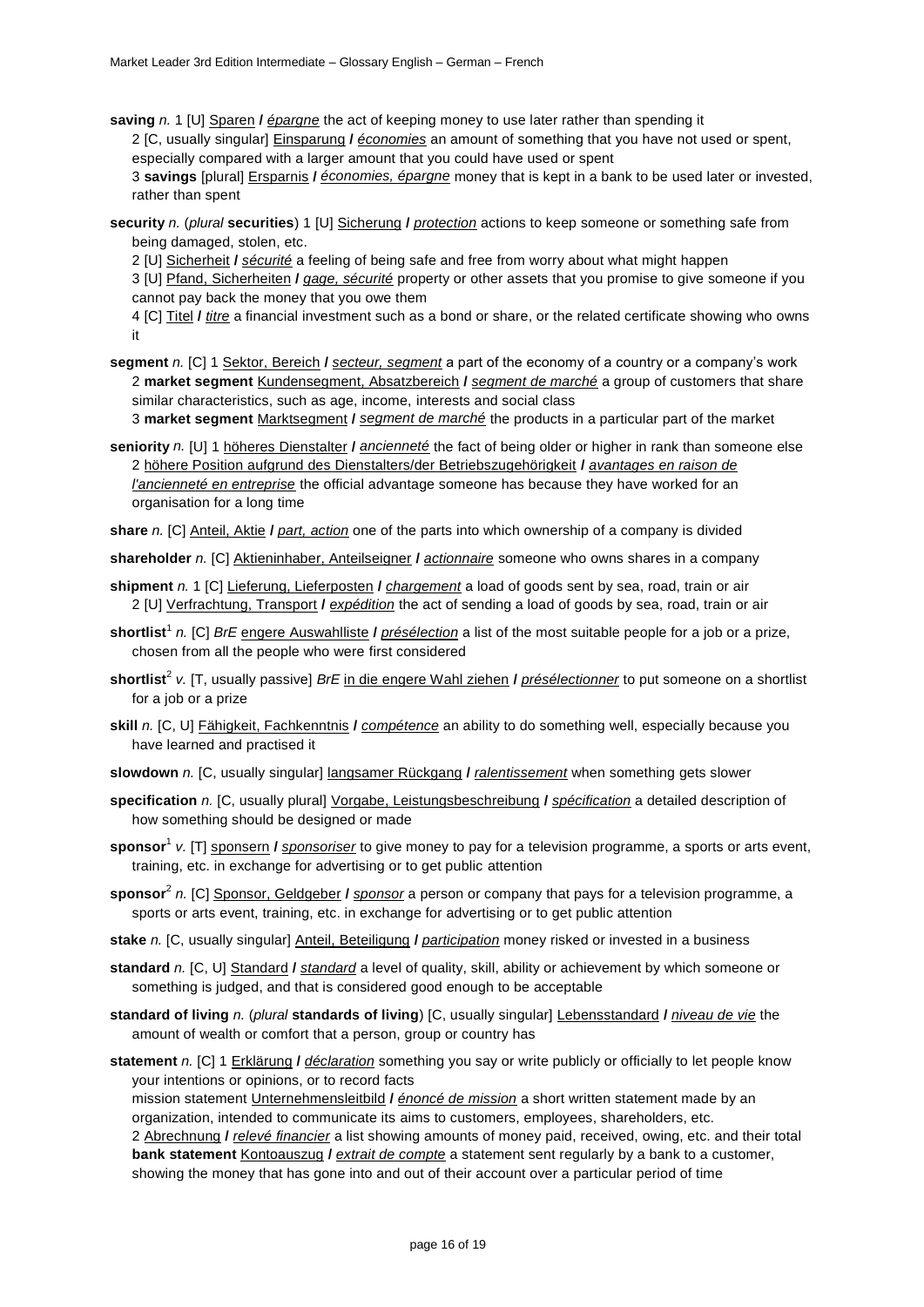**stock** *n.* [C, U] 1 *especially AmE* Aktie, Aktien, Aktienkapital **/** *action, actions, capital-actions* one of the shares into which ownership of a company is divided, or these shares considered together

2 **stocks** Bestände, Vorräte **/** *stocks* a supply of a commodity (= oil, metal, farm product, etc.) that has been produced and is kept to be used when needed

3 *especially BrE* Rohstoffvorräte, Warenbestand **/** *stocks de matières premières, stocks de marchandises* a supply of raw materials or parts before they are used in production, or a supply of finished goods (= **inventory** *AmE*)

4 Lagerbestand **/** *stocks et en-cours* a supply of goods, kept for sale by a shop or other retailer

**strategic** *adj.* strategisch **/** *stratégique* done as part of a plan to gain an advantage or achieve a particular purpose

**strategically** *adv.*

**strategy** *n.* (*plural* **strategies**) 1 [C] Geschäfts-, Unternehmensstrategie **/** *stratégie* a plan or series of plans for achieving an aim, especially success in business or the best way for an organisation to develop in the future

2 [U] Strategie **/** *stratégie* the process of skilful planning in general

**strengthen** *v.* 1 [I, T] stark werden **/** *consolider* If a currency *strengthens*, or something *strengthens* it, the currency increases in value.

2 [T] stärken **/** *consolider* to improve the financial situation of a country, company, etc.

- **stunt** *n.* [C] Werbegag **/** *coup de publicité* something that is done to attract people's attention to a product or company
- **subsidiary** *n.*(*plural* **subsidiaries**) [C] Tochterfirma **/** *filiale* a company that is at least half-owned by another company

**subsidise** (*also* **subsidize** *AmE*) *v.* [T] subventionieren **/** *subventionner* If a government or organisation *subsidises* a company, activity, etc., it pays part of the cost. **subsidised** *adj.* [only before a noun]

- **subsidy** *n.* (*plural* **subsidies**) [C] Subvention, Zuschuss **/** *subvention* money that is paid by a government or organisation to make something such as a particular food or product cheaper to buy, use or produce
- **supplier** *n.* [C] Zulieferer **/** *fournisseur* a company that provides a particular type of product

**supply**<sup>1</sup> *v.* (*past tense and past participle* **supplied**) [T] 1 beliefern **/** *fournir, livrer* to provide goods or services to customers, especially regularly and over a long period of time 2 beschaffen **/** *fournir, livrer, approvisionner* to give someone something they want or need

- **supply**<sup>2</sup> *n.* (*plural* **supplies**) [C] Vorrat **/** *offre* an amount of something that is available to be sold, bought, used, etc.
- **supply chain** (*also* **distribution chain, chain of distribution**) Versorgungskette **/** *chaîne d'approvisionnement* the series of organisations that are involved in passing products from manufacturers to the public
- **surplus** *n.* [C, U] Überschuss **/** *excédent, surplus* an amount of something that is more than what is wanted, needed or used

**trade surplus** (*also* **balance of trade surplus**) [C, U] Handelsüberschuss **/** *excédent commercial* a surplus related to imports and exports, rather than other payments

- **sustain** *v.* [T] erhalten **/** *entretenir* to manage to make something continue to exist over a long period of time **sustained** *adj.*
- **survey** *n.* [C] Umfrage **/** *enquête, sondage* a set of questions given to a group of people to find out about their opinions or behaviour

**market survey** Marktumfrage **/** *étude de marché* a study of the state of a particular market, showing competitors' sales, buyers' intentions, etc.

- **take on** *phr.v.* (*past tense* **took on**; *past participle* **taken on**) [T] 1 **take somebody on** einstellen **/** *recruter, embaucher* to start to employ someone
	- 2 **take something on** übernehmen **/** *prendre en charge, reprendre* to agree to do some work or to be responsible for something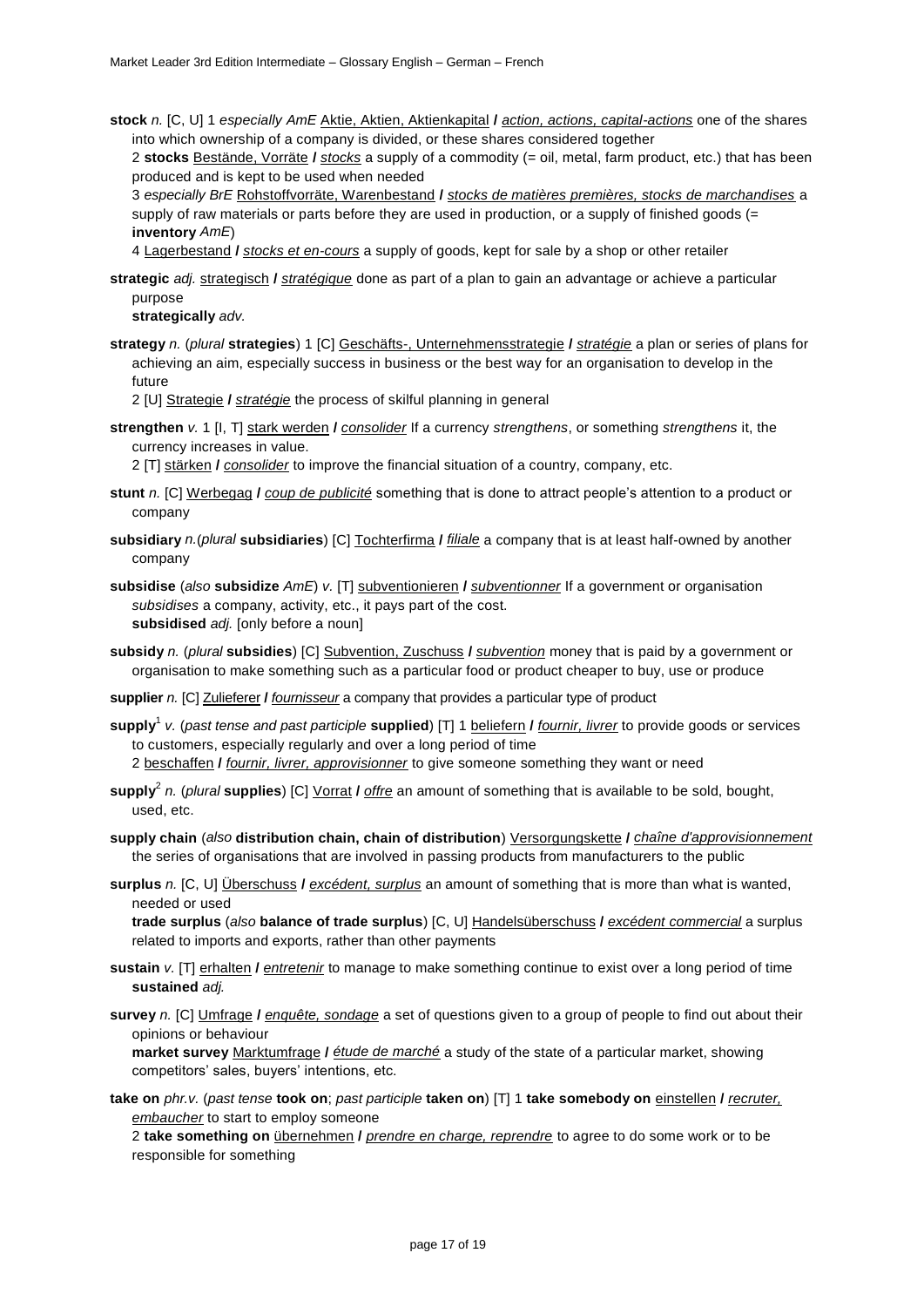- **take over** *phr.v.* (*past tense* **took over**; *past participle* **taken over**) [T] eine Firma übernehmen **/** *reprendre une entreprise* to take control of a company by buying more than *5*0% of its shares **takeover** *n.* [C] Firmenübernahme **/** *reprise d'entreprise*
- **target**<sup>1</sup> *n.* [C] 1 Zielorganisation, -unternehmen **/** *organisation-cible, entreprise-cible* an organisation, industry, government, etc. that is deliberately chosen to have something done to it 2 Zielvorgabe **/** *objectif* a result such as a total, an amount or a time which you aim to achieve 3 **target customer/group/area, etc.** Zielgruppe, Zielbereich **/** *groupe-cible, zone-cible* a limited group of people or area that a plan, idea, etc. is aimed at
- **target**<sup>2</sup> *v.* [T] 1 gezielt ansprechen **/** *cibler* to aim products, programmes of work, etc. at a particular area or group of people

2 zur Zielgruppe nehmen, als Zielbereich wählen **/** *prendre pour cible* to choose someone or something for a particular type of treatment

**targeted** *adj.* [only before a noun]

**tariff** *n.* [C, usually plural] Zollgebühr **/** *droit de douane* a tax on goods coming into a country or going out of it

- **teaser** *n.* [C] Lockwerbung, Teaser **/** *aguiche* an advertisement intended to get people's attention for advertisements that will come later or products that will be available later
- **tip** *n.* [C] 1 Tipp **/** *tuyau* a piece of advice about what is likely to happen, for example about which shares are likely to go up or down in value

2 Trinkgeld **/** *pourboire* a small amount of additional money that you give to someone such as a waiter in order to thank them for their services

- **track record** *n.* [C, usually singular] Erfolgsgeschichte, Leistungsaufzählung **/** *résultats obtenus*, *palmarès* all the things that a person or organisation has done in the past, which shows how good they are at doing their job, dealing with problems, etc.
- **transaction** *n.* [C] 1 Zahlungsabwicklung, Transaktion **/** *transaction* a payment, or the process of making one 2 Geschäftsabschluss **/** *conclusion d'un marché* a business deal
- **trend** *n.* [C] Entwicklungstendenz **/** *tendance* the general way in which a particular situation is changing or developing
- **trial** *n.* 1 [C] Gerichtsverhandlung **/** procès a legal process in which a court of law examines a case to decide whether someone is quilty of a crime

2 [C, usually plural] Testversuch **/** *essai* a process of testing a product to see whether it is safe, effective, etc.

**trial** *v.* [T], **trialling** *n.* [U]

**turnaround** (*also* **turnround** *BrE*) *n.* [C, usually singular] 1 Lieferzeit **/** *délai de livraison* the time between receiving an order for goods, dealing with it and sending the goods to the customer

2 Wende, Umschwung **/** *renversement* a complete change from a bad situation to a good one

3 Meinungsumschwung **/** *renversement de l'opinion* a complete change in someone's opinion or ideas

- **turnover** *n.* [singular] 1 *BrE* Umsatz **/** *chiffre d'affaires* the amount of business done in a particular period, measured by the amount of money obtained from customers for goods or services that have been sold 2 Fluktuation **/** *fluctuation* the rate at which workers leave an organisation and are replaced by others 3 Absatz **/** *rotation* the rate at which goods are sold
- **tycoon** *n.* [C] Industriemagnat, Tycoon **/** *magnat industriel* someone who is successful in business and industry and has a lot of money and power

**unfair** *adj.* 1 unfair **/** déloyal not right or fair 2 ungerecht **/** *injuste* not giving a fair opportunity to everyone

- **unique selling point (USP)** *n.* [C] einmaliges Verkaufsargument **/** *argument clé de vente* a feature of a product that no other similar products have, used in advertising, etc. to try to persuade people to buy it
- **upgrade**<sup>1</sup> *v.* [I, T] 1 nachrüsten **/** *mettre à niveau* to make a computer, machine, program, etc. better and able to do more things

2 höherstufen **/** *surclasser* to get a better seat on a plane, a better rented car, etc. than the one you paid for

**upgrade**<sup>2</sup> *n.* [C] 1 Nachrüsten **/** *mise à niveau* the act of improving a product or service, or one that has been improved